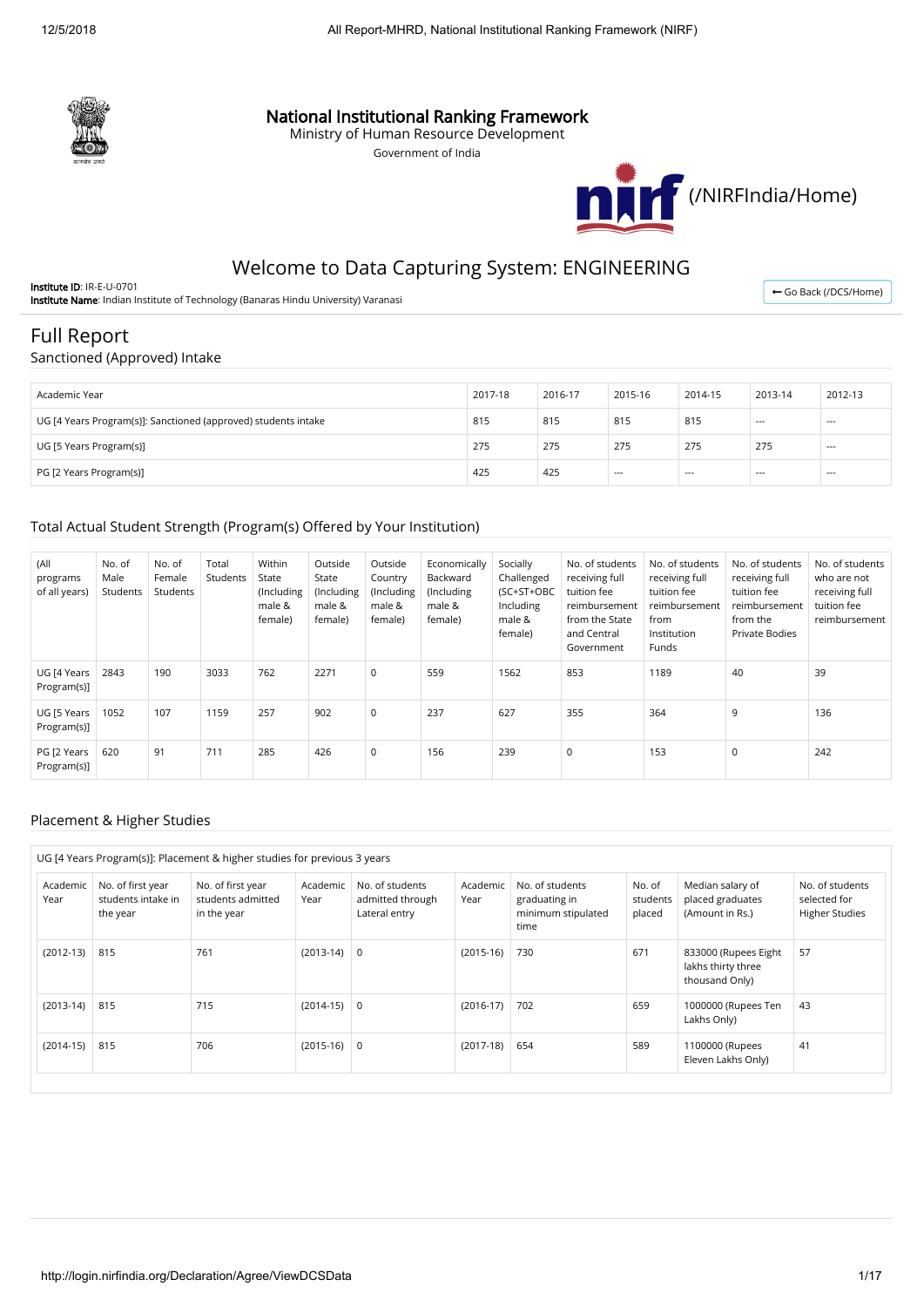|                  |                                                     | UG [5 Years Program(s)]: Placement & higher studies for previous 3 years |                  |                                                      |     |                                                                                          |                                          |                                                          |                                                        |                                                                   |         |                                                          |
|------------------|-----------------------------------------------------|--------------------------------------------------------------------------|------------------|------------------------------------------------------|-----|------------------------------------------------------------------------------------------|------------------------------------------|----------------------------------------------------------|--------------------------------------------------------|-------------------------------------------------------------------|---------|----------------------------------------------------------|
| Academic<br>Year | No. of first year<br>students intake in<br>the year | No. of first year<br>students admitted<br>in the year                    | Academic<br>Year | No. of students<br>admitted through<br>Lateral entry |     | Academic<br>Year                                                                         | No. of students<br>graduating in<br>time | minimum stipulated                                       | No. of<br>students<br>placed                           | Median salary of placed<br>graduates per annum<br>(Amount in Rs.) |         | No. of students<br>selected for<br><b>Higher Studies</b> |
| 2011-12          | 275                                                 | 218                                                                      | 2012-13          | $\mathbf 0$                                          |     | 2015-16                                                                                  | 213                                      |                                                          | 190                                                    | 869000 (Rupees Eight<br>Lakhs Sixty Nine<br>Thousand Only)        |         | 23                                                       |
| 2012-13          | 275                                                 | 225                                                                      | 2013-14          | $\mathbf 0$                                          |     | 2016-17                                                                                  | 222                                      |                                                          | 209                                                    | 1150000 (Rupees Eleven<br>Lakhs Fifty Thousand<br>Only)           |         | 12                                                       |
| 2013-14          | 275                                                 | 202                                                                      | 2014-15          | $\mathbf 0$                                          |     | 2017-18                                                                                  | 201                                      |                                                          | 178                                                    | 1000000 (Rupees Ten<br>Lakhs Only)                                |         | 12                                                       |
|                  |                                                     | PG [2 Years Program(s)]: Placement & higher studies for previous 3 years |                  |                                                      |     |                                                                                          |                                          |                                                          |                                                        |                                                                   |         |                                                          |
| Academic<br>Year | No. of first year<br>students intake in the<br>year | No. of first year students<br>admitted in the year                       |                  | Academic<br>Year                                     |     | No. of students graduating in<br>No. of<br>minimum stipulated time<br>students<br>placed |                                          |                                                          | Median salary of placed<br>graduates (Amount in Rs.)   |                                                                   | Studies | No. of students<br>selected for Higher                   |
| $(2014-15)$      | 414                                                 | 315                                                                      |                  | $(2015-16)$                                          | 265 |                                                                                          |                                          | 228<br>540000 (Rupees Five Lakhs<br>Forty Thousand Only) |                                                        |                                                                   | 37      |                                                          |
| $(2015-16)$      | 414                                                 | 333                                                                      |                  | $(2016-17)$                                          | 245 |                                                                                          |                                          | 175                                                      | 550000 (Rupees Five Lakhs<br>Fifty Thousand Only)      |                                                                   | 69      |                                                          |
| $(2016-17)$      | 425                                                 | 359                                                                      |                  | $(2017-18)$                                          | 212 |                                                                                          |                                          | 150                                                      | 625000 (Rupees Six Lakhs<br>Twenty Five Thousand Only) |                                                                   | 49      |                                                          |

#### Ph.D Student Details

| Ph.D (Student pursuing doctoral program till 2017-18; Students admitted in the academic year 2018-19 should not be entered here.) |         |   |         |         |  |  |  |
|-----------------------------------------------------------------------------------------------------------------------------------|---------|---|---------|---------|--|--|--|
| <b>Total Students</b>                                                                                                             |         |   |         |         |  |  |  |
| 745<br>Full Time                                                                                                                  |         |   |         |         |  |  |  |
| Part Time                                                                                                                         |         | 8 |         |         |  |  |  |
|                                                                                                                                   |         |   |         |         |  |  |  |
| No. of Ph.D students graduated (including Integrated Ph.D)                                                                        |         |   |         |         |  |  |  |
|                                                                                                                                   | 2017-18 |   | 2016-17 | 2015-16 |  |  |  |
| Full Time                                                                                                                         | 85      |   | 52      | 43      |  |  |  |
| Part Time                                                                                                                         | 12<br>9 |   |         |         |  |  |  |
|                                                                                                                                   |         |   |         |         |  |  |  |

## Financial Resources: Utilised Amount for the Capital & Operational expenditure for previous 3 years

| Financial Year                                                                                       | 2017-18                                                                                      | 2016-17                                                                                                    | 2015-16                                                                                     |  |  |  |  |  |
|------------------------------------------------------------------------------------------------------|----------------------------------------------------------------------------------------------|------------------------------------------------------------------------------------------------------------|---------------------------------------------------------------------------------------------|--|--|--|--|--|
|                                                                                                      | Utilised Amount                                                                              | Utilised Amount                                                                                            | Utilised Amount                                                                             |  |  |  |  |  |
| Annual Capital Expenditure on Academic Activities and Resources (excluding expenditure on buildings) |                                                                                              |                                                                                                            |                                                                                             |  |  |  |  |  |
| Library                                                                                              | 70994093 (Rupees seven crore nin<br>e lakh ninety four thousand ninety<br>three only)        | 59218065 (Rupees five crore ninety<br>two lakh eighteen thousand sixty fi<br>ve only)                      | 8717646 (Rupees eighty seven lakh<br>seventeen thousand six hundred f<br>orty six only)     |  |  |  |  |  |
| New Equipment for Laboratories                                                                       | 93023207 (Rupees nine crore thirty<br>lakh twenty three thousand two hu<br>ndred seven only) | 247217213 (Rupees twenty four cr<br>ore seventy two lakh seventeen th<br>ousand two hundred thirteen only) | 80362805 (Rupees eight crore thre<br>e lakh sixty two thousand eight hu<br>ndred five only) |  |  |  |  |  |
| <b>Engineering Workshops</b>                                                                         | 8309344 (Rupees eighty three lakh<br>nine thousand three hundred forty<br>four only)         | 28398748 (Rupees two crore eighty<br>three lakh ninety eight thousand s<br>even hundred forty eight only)  | 20263073 (Rupees two crore two la<br>kh sixty three thousand seventy th<br>ree only)        |  |  |  |  |  |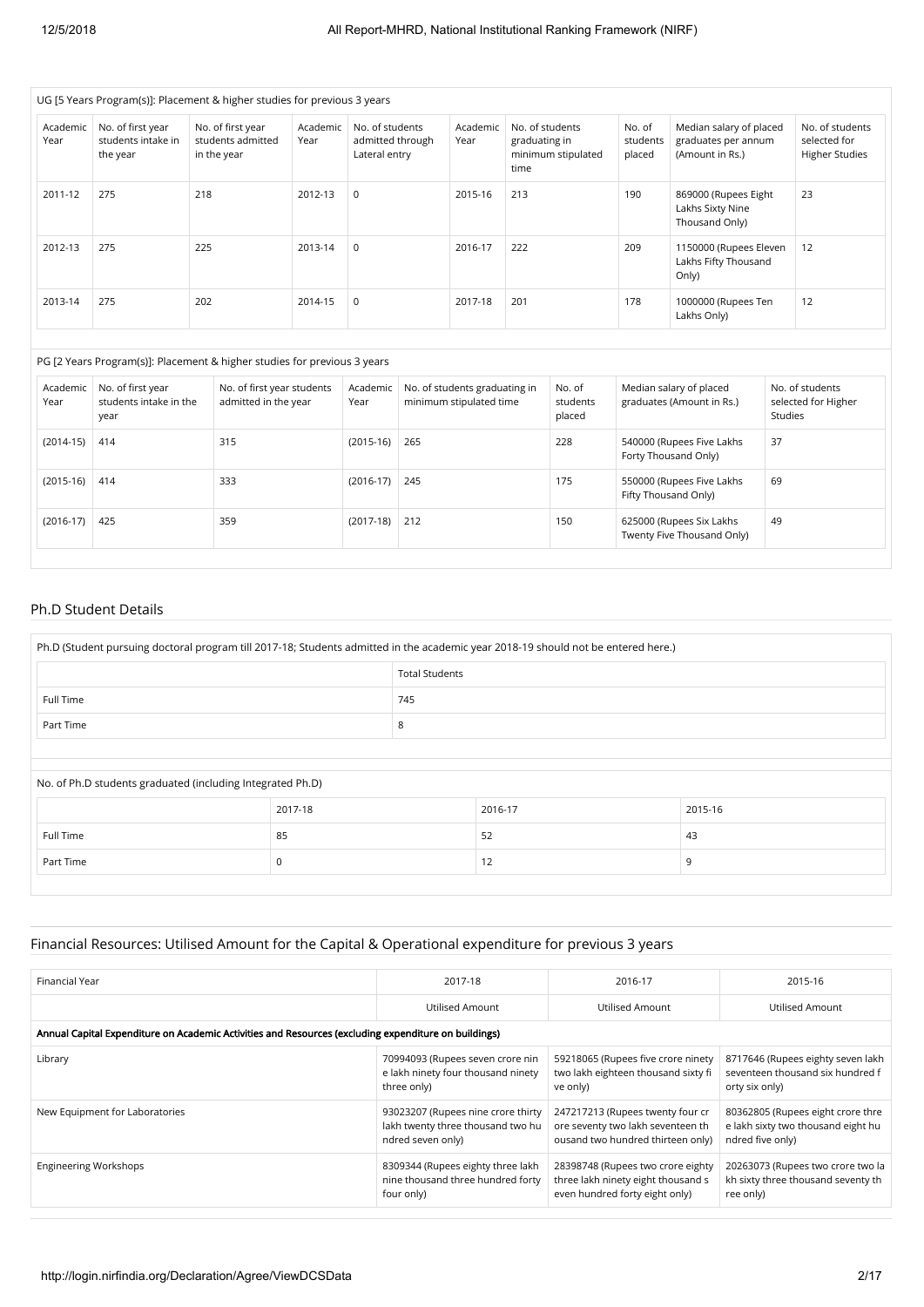| Financial Year                                                                                                                                   | 2017-18                                                                                                            | 2016-17                                                                                                                 | 2015-16                                                                                                               |  |  |  |
|--------------------------------------------------------------------------------------------------------------------------------------------------|--------------------------------------------------------------------------------------------------------------------|-------------------------------------------------------------------------------------------------------------------------|-----------------------------------------------------------------------------------------------------------------------|--|--|--|
|                                                                                                                                                  | <b>Utilised Amount</b>                                                                                             | <b>Utilised Amount</b>                                                                                                  | <b>Utilised Amount</b>                                                                                                |  |  |  |
| Other expenditure on creation of Capital Assets (excluding expenditure<br>on Land and Building)                                                  | 320776928 (Rupees thirty two cror<br>e seven lakh seventy six thousand<br>nine hundred twenty eight only)          | 242795977 (Rupees twenty four cr<br>ore twenty seven lakh ninety five t<br>housand nine hundred seventy sev<br>en only) | 120928486 (Rupees twelve crore ni<br>ne lakh twenty eight thousand four<br>hundred eighty six only)                   |  |  |  |
| Annual Operational Expenditure                                                                                                                   |                                                                                                                    |                                                                                                                         |                                                                                                                       |  |  |  |
| Salaries (Teaching and Non Teaching staff)                                                                                                       | 1361656209 (Rupees one hundred<br>thirty six crore sixteen lakh fifty six<br>thousand two hundred nine only)       | 977496320 (Rupees ninety seven cr<br>ore seventy four lakh ninety six tho<br>usand three hundred twenty only)           | 847488981 (Rupees eighty four cro<br>re seventy four lakh eighty eight th<br>ousand nine hundred eighty one o<br>n y) |  |  |  |
| Maintenance of Academic Infrastructure or consumables, other running<br>expenditures etc. (excluding maintenance of hostels and allied services) | 1047695310 (Rupees one hundred<br>four crore seventy six lakh ninety fi<br>ve thousand three hundred ten onl<br>V) | 776169133 (Rupees seventy seven<br>crore sixty one lakh sixty nine thou<br>sand one hundred thirty three onl<br>y)      | 697329406 (Rupees sixty nine cror<br>e seventy three lakh twenty nine th<br>ousand four hundred six only)             |  |  |  |
| Seminars/Conferences/Workshops                                                                                                                   | 26926781 (Rupees two crore sixty<br>nine lakh twenty six thousand seve<br>n hundred eighty one only)               | 16891448 (Rupees one crore sixty<br>eight lakh ninety one thousand fou<br>r hundred forty eight only)                   | 7004843 (Rupees seventy lakhs fou<br>r thousand eight hundred forty thr<br>ee only)                                   |  |  |  |

| Calendar year            | 2017 | 2016 | 2015 |
|--------------------------|------|------|------|
| No. of Patents Published | 19   |      |      |
| No. of Patents Granted   |      | u    | -0   |

#### Sponsored Research Details

IPR

| Financial Year                                     | 2017-18                                                                      | 2016-17                                                                          | 2015-16                                                                      |
|----------------------------------------------------|------------------------------------------------------------------------------|----------------------------------------------------------------------------------|------------------------------------------------------------------------------|
| Total no. of Sponsored<br>Projects                 | 113                                                                          | 54                                                                               | 51                                                                           |
| Total no. of Funding<br>Agencies                   | 25                                                                           | 24                                                                               | 16                                                                           |
| <b>Total Amount Received</b><br>(Amount in Rupees) | 148295017                                                                    | 141610455                                                                        | 32190105                                                                     |
| Amount Received in Words                           | Rupees fourteen crore eighty two lakh ninety five<br>thousand seventeen only | Rupees fourteen crore sixteen lakh ten thousand f<br>our hundred fifty five only | Rupees three crore twenty one lakh ninety thousa<br>nd one hundred five only |

#### Consultancy Project Details

| Financial Year                                     | 2017-18                                                                                 | 2016-17                                                                               | 2015-16                                                                              |
|----------------------------------------------------|-----------------------------------------------------------------------------------------|---------------------------------------------------------------------------------------|--------------------------------------------------------------------------------------|
| Total no. of Consultancy<br>Projects               | 894                                                                                     | 705                                                                                   | 673                                                                                  |
| Total no. of Client<br>Organizations               | 379                                                                                     | 402                                                                                   | 291                                                                                  |
| <b>Total Amount Received</b><br>(Amount in Rupees) | 71427271                                                                                | 63358916                                                                              | 55687219                                                                             |
| Amount Received in<br>Words                        | Rupees seven crore fourteen lakh twenty seven thous<br>and two hundred seventy one only | Rupees six crore thirty three lakh fifty eight thou<br>sand nine hundred sixteen only | Rupees five crore fifty six lakh eighty seven thous<br>and two hundred nineteen only |

## PCS Facilities: Facilities of physically challenged students

Yes, more than 80% of the buildings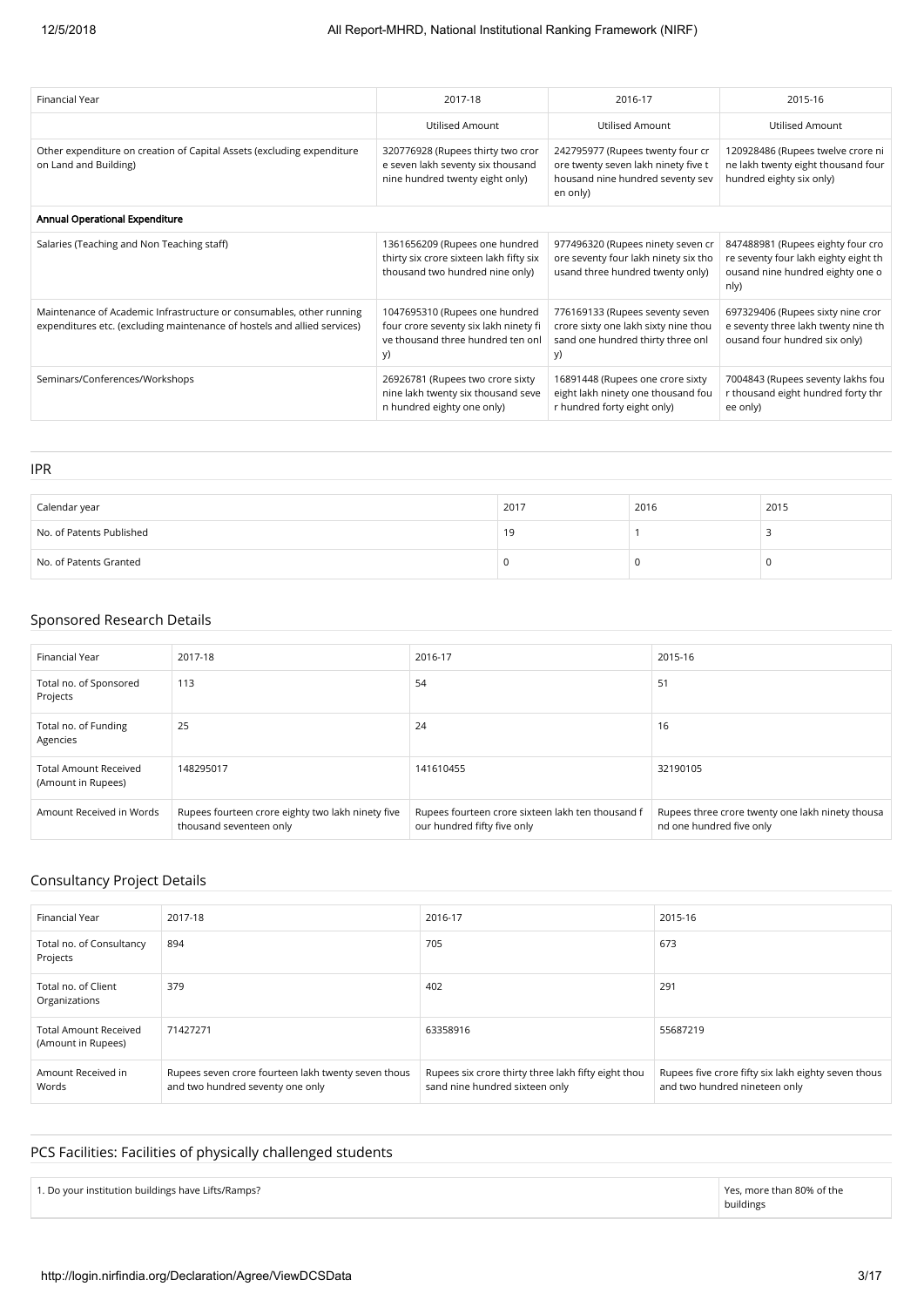| 2. Do your institution have provision for walking aids, includingwheelchairs and transportation from one building to another for handicapped<br>students? | Yes                                    |
|-----------------------------------------------------------------------------------------------------------------------------------------------------------|----------------------------------------|
| 3. Do your institution buildings have specially designed toilets for handicapped students?                                                                | Yes, more than 80% of the<br>buildings |

#### Faculty Details

| $^{\circ}$ 1. How many faculty members of your institution have received highly reputed national/international awards/recognition from Central government agencies in the previous |  |
|------------------------------------------------------------------------------------------------------------------------------------------------------------------------------------|--|
| vear (2017-18)?                                                                                                                                                                    |  |

| Srno           | Name                          | Age | Designation         | Gender | Qualification | Experience<br>(In Months) | Is Associated<br>Last Year | Currently working<br>with institution? | Joining<br>Date     | Leaving<br>Date          | Association<br>type    |
|----------------|-------------------------------|-----|---------------------|--------|---------------|---------------------------|----------------------------|----------------------------------------|---------------------|--------------------------|------------------------|
| $\mathbf{1}$   | Prasad Kesheo                 | 47  | Assistant Professor | Male   | Ph.D          | 182                       | Yes                        | Yes                                    | 14-08-<br>2002      | ---                      | Regular                |
| $\overline{2}$ | Tripathi Anil Kumar           | 57  | Professor           | Male   | Ph.D          | 392                       | Yes                        | Yes                                    | $10 - 04$<br>1986   | $\overline{\phantom{a}}$ | Regular                |
| 3              | Singh Shiv Pujan              | 60  | Professor           | Male   | Ph.D          | 422                       | Yes                        | Yes                                    | 09-08-<br>1981      | $\overline{a}$           | Regular                |
| 4              | Devendra Singh                | 46  | Professor           | Male   | Ph.D          | 275                       | Yes                        | Yes                                    | 14-06-<br>2004      | $\overline{a}$           | Regular                |
| 5              | Singh Rajeev Kumar            | 40  | Associate Professor | Male   | Ph.D          | 159                       | Yes                        | Yes                                    | $07-11-$<br>2005    | $\overline{\phantom{a}}$ | Regular                |
| 6              | Sinha Akhouri Sudhir<br>Kumar | 62  | Professor           | Male   | Ph.D          | 404                       | Yes                        | Yes                                    | 18-02-<br>1984      | $\overline{\phantom{a}}$ | Regular                |
| 7              | Singh Satya Vir               | 47  | Professor           | Male   | Ph.D          | 232                       | Yes                        | Yes                                    | 23-07-<br>2007      | $\overline{\phantom{a}}$ | Regular                |
| 8              | Kumar Veerendra               | 61  | Professor           | Male   | Ph.D          | 415                       | Yes                        | Yes                                    | $01 - 03 -$<br>1984 | ---                      | Regular                |
| 9              | Prasad Mithileshwar           | 69  | Other               | Male   | Ph.D          | 488                       | Yes                        | Yes                                    | $01 - 03 -$<br>2005 | ---                      | Regular                |
| 10             | Banik Rathindra Mohan         | 62  | Professor           | Male   | Ph.D          | 445                       | Yes                        | Yes                                    | 25-03-<br>1985      | $\overline{a}$           | Regular                |
| 11             | Rai Sanjay Kumar              | 51  | Associate Professor | Male   | Ph.D          | 125                       | Yes                        | Yes                                    | 14-05-<br>2007      | $\overline{a}$           | Regular                |
| 12             | Upadhyay Chandan              | 41  | Associate Professor | Male   | Ph.D          | 157                       | Yes                        | Yes                                    | $31 - 01 -$<br>2008 | $\overline{a}$           | Regular                |
| 13             | Sahu Alakh Niranjan           | 41  | Associate Professor | Male   | Ph.D          | 143                       | Yes                        | Yes                                    | $22 - 11 -$<br>2005 | $\overline{a}$           | Regular                |
| 14             | Hasan Syed Hadi               | 59  | Professor           | Male   | Ph.D          | 324                       | Yes                        | Yes                                    | $10 - 04 -$<br>1993 | $\overline{a}$           | Regular                |
| 15             | Das Subir                     | 53  | Professor           | Male   | Ph.D          | 311                       | Yes                        | Yes                                    | $28 - 11 -$<br>2007 | $\overline{a}$           | Regular                |
| 16             | Ram Shri                      | 70  | Other               | Male   | Ph.D          | 516                       | No                         | Yes                                    | $20 - 02 -$<br>2018 | $\ldots$                 | Adhoc /<br>Contractual |
| 17             | Dwivedi B N                   | 68  | Other               | Male   | Ph.D          | 462                       | Yes                        | Yes                                    | 09-07-<br>1984      | $\overline{\phantom{a}}$ | Regular                |
| 18             | Jit Satyabrata                | 47  | Professor           | Male   | Ph.D          | 268                       | Yes                        | Yes                                    | 05-04-<br>1998      | $\overline{\phantom{a}}$ | Regular                |
| 19             | Thottappan M                  | 38  | Associate Professor | Male   | Ph.D          | 119                       | Yes                        | Yes                                    | $19 - 11 -$<br>2007 | $\overline{\phantom{a}}$ | Regular                |
| 20             | Mishra Sunil Kumar            | 36  | Assistant Professor | Male   | Ph.D          | 63                        | Yes                        | Yes                                    | $02-09-$<br>2015    | $\overline{\phantom{a}}$ | Regular                |
| 21             | Singh Saryoo Prasad           | 66  | Other               | Male   | Ph.D          | 461                       | Yes                        | Yes                                    | $06-02-$<br>1984    | $\overline{\phantom{a}}$ | Regular                |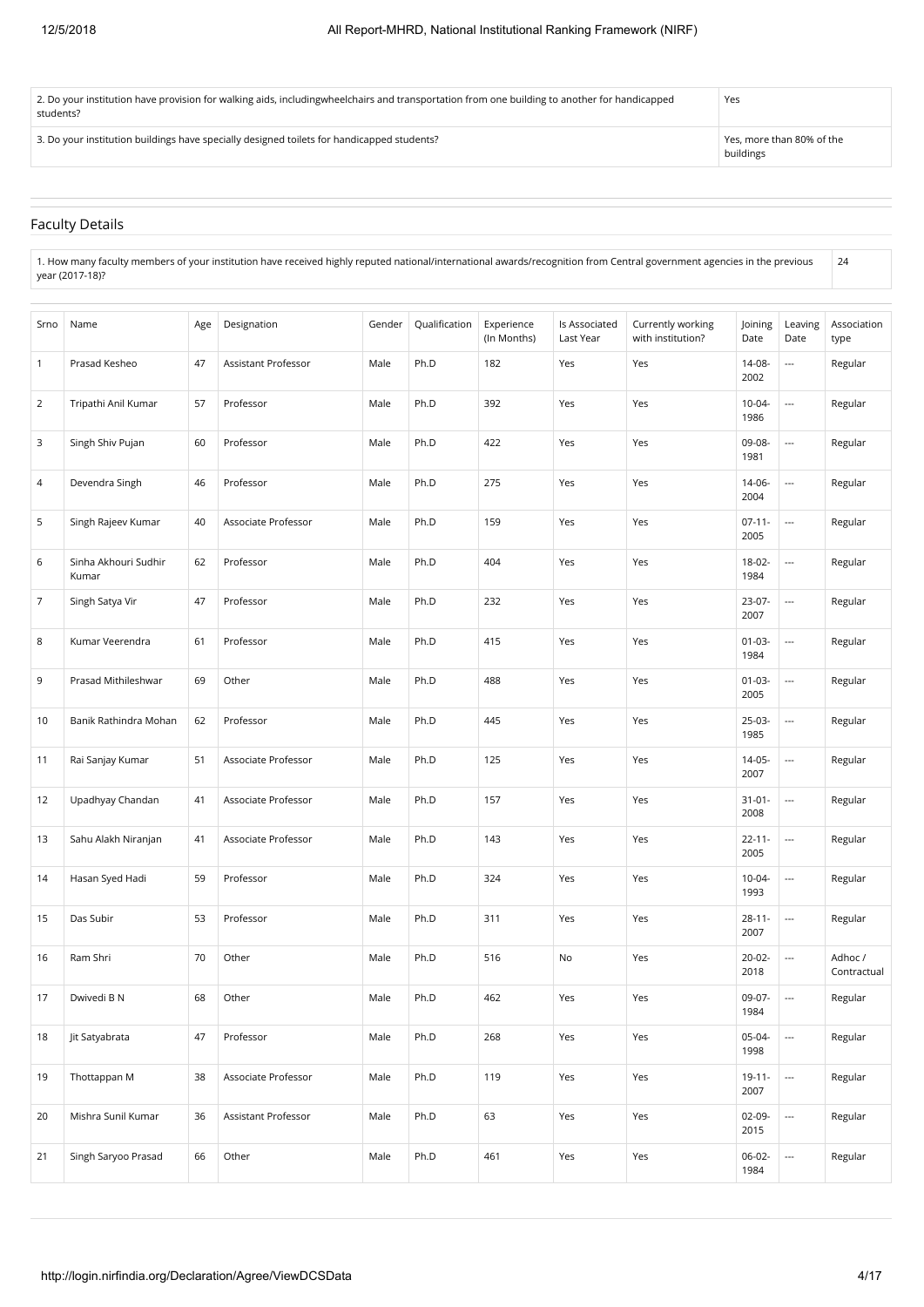| 22 | Kumar Santosh           | 55 | Professor           | Male | Ph.D   | 352 | Yes | Yes | 09-07-<br>1992      | $\overline{\phantom{a}}$ | Regular |
|----|-------------------------|----|---------------------|------|--------|-----|-----|-----|---------------------|--------------------------|---------|
| 23 | Shukla Prashant         | 49 | Professor           | Male | Ph.D   | 208 | Yes | Yes | 24-08-<br>2002      | $\overline{\phantom{a}}$ | Regular |
| 24 | Vashista Meghanshu      | 43 | Associate Professor | Male | Ph.D   | 205 | Yes | Yes | 24-08-<br>2002      | $\overline{\phantom{a}}$ | Regular |
| 25 | Sarkar Jahar            | 41 | Associate Professor | Male | Ph.D   | 149 | Yes | Yes | 04-05-<br>2005      | $\overline{\phantom{a}}$ | Regular |
| 26 | Ojha Sambhu Nath        | 68 | Other               | Male | Ph.D   | 396 | Yes | Yes | 17-07-<br>1985      |                          | Regular |
| 27 | Manna Rampada           | 50 | Associate Professor | Male | Ph.D   | 293 | Yes | Yes | $13 - 11 -$<br>2002 | $\overline{\phantom{a}}$ | Regular |
| 28 | Jamal Aarif             | 55 | Professor           | Male | Ph.D   | 297 | Yes | Yes | $25 - 01 -$<br>1993 | $\overline{\phantom{a}}$ | Regular |
| 29 | Verma Tarun             | 35 | Assistant Professor | Male | Ph.D   | 145 | Yes | Yes | 24-05-<br>2007      | $\overline{\phantom{a}}$ | Regular |
| 30 | Basu Joysurya           | 43 | Associate Professor | Male | Ph.D   | 89  | Yes | Yes | $04-02-$<br>2016    | $\overline{\phantom{a}}$ | Regular |
| 31 | Agrawal Ramji           | 76 | Other               | Male | Ph.D   | 508 | Yes | Yes | $15-10-$<br>2015    | $\overline{\phantom{a}}$ | Regular |
| 32 | Dubey Ashutosh Kumar    | 37 | Assistant Professor | Male | Ph.D   | 38  | Yes | Yes | $10-12-$<br>2015    | $\overline{\phantom{a}}$ | Regular |
| 33 | Pathak Krishna Kant     | 47 | Professor           | Male | Ph.D   | 262 | No  | Yes | 06-04-<br>2016      | $\overline{\phantom{a}}$ | Regular |
| 34 | Tripathi Saurabh        | 39 | Assistant Professor | Male | Ph.D   | 34  | Yes | Yes | $06-10-$<br>2015    |                          | Regular |
| 35 | Dr Pratik Chattopadhyay | 31 | Assistant Professor | Male | Ph.D   | 28  | No  | Yes | 27-07-<br>2017      |                          | Regular |
| 36 | Amitesh Kumar           | 40 | Assistant Professor | Male | Ph.D   | 105 | No  | Yes | $15 - 12 -$<br>2016 | $\overline{\phantom{a}}$ | Regular |
| 37 | Marshal                 | 40 | Associate Professor | Male | Ph.D   | 106 | No  | Yes | $04-07-$<br>2017    |                          | Regular |
| 38 | Keshava P Singh         | 71 | Other               | Male | Ph.D   | 456 | Yes | Yes | $01 - 01 -$<br>2015 | $\overline{\phantom{a}}$ | Regular |
| 39 | Kumar Brind             | 51 | Associate Professor | Male | Ph.D   | 335 | Yes | Yes | $01 - 04 -$<br>2003 | $\overline{\phantom{a}}$ | Regular |
| 40 | Shukla Kaushal Kumar    | 60 | Professor           | Male | Ph.D   | 421 | Yes | Yes | 06-07-<br>1990      | $\overline{\phantom{a}}$ | Regular |
| 41 | Nagar Shyam Krishna     | 63 | Professor           | Male | Ph.D   | 447 | Yes | Yes | 30-07-<br>1980      |                          | Regular |
| 42 | Pandey Jeewan Chandra   | 43 | Assistant Professor | Male | M.Tech | 143 | Yes | Yes | $28 - 11 -$<br>2005 | $\overline{\phantom{a}}$ | Regular |
| 43 | Prasad Ram              | 66 | Other               | Male | Ph.D   | 445 | Yes | Yes | 06-02-<br>1984      | $\overline{\phantom{a}}$ | Regular |
| 44 | Mohan Anand Chandra     | 63 | Assistant Professor | Male | M.Tech | 404 | Yes | Yes | 18-09-<br>1980      | $\overline{\phantom{a}}$ | Regular |
| 45 | Banerjee Goutam         | 59 | Professor           | Male | Ph.D   | 394 | Yes | Yes | $01 - 11 -$<br>2004 |                          | Regular |
| 46 | Prakash Om              | 70 | Other               | Male | Ph.D   | 434 | Yes | No  | $01 - 01 -$<br>2015 | $30 - 06 -$<br>2018      | Regular |
| 47 | Srivastava Pradeep      | 52 | Professor           | Male | Ph.D   | 223 | Yes | Yes | $20 - 08 -$<br>2003 | $\overline{\phantom{a}}$ | Regular |
| 48 | Mahto Sanjeev Kumar     | 34 | Assistant Professor | Male | Ph.D   | 127 | Yes | Yes | $02-05-$<br>2014    | $\overline{\phantom{a}}$ | Regular |
| 49 | Singh Sanjay            | 55 | Professor           | Male | Ph.D   | 306 | Yes | Yes | 29-08-<br>2003      |                          | Regular |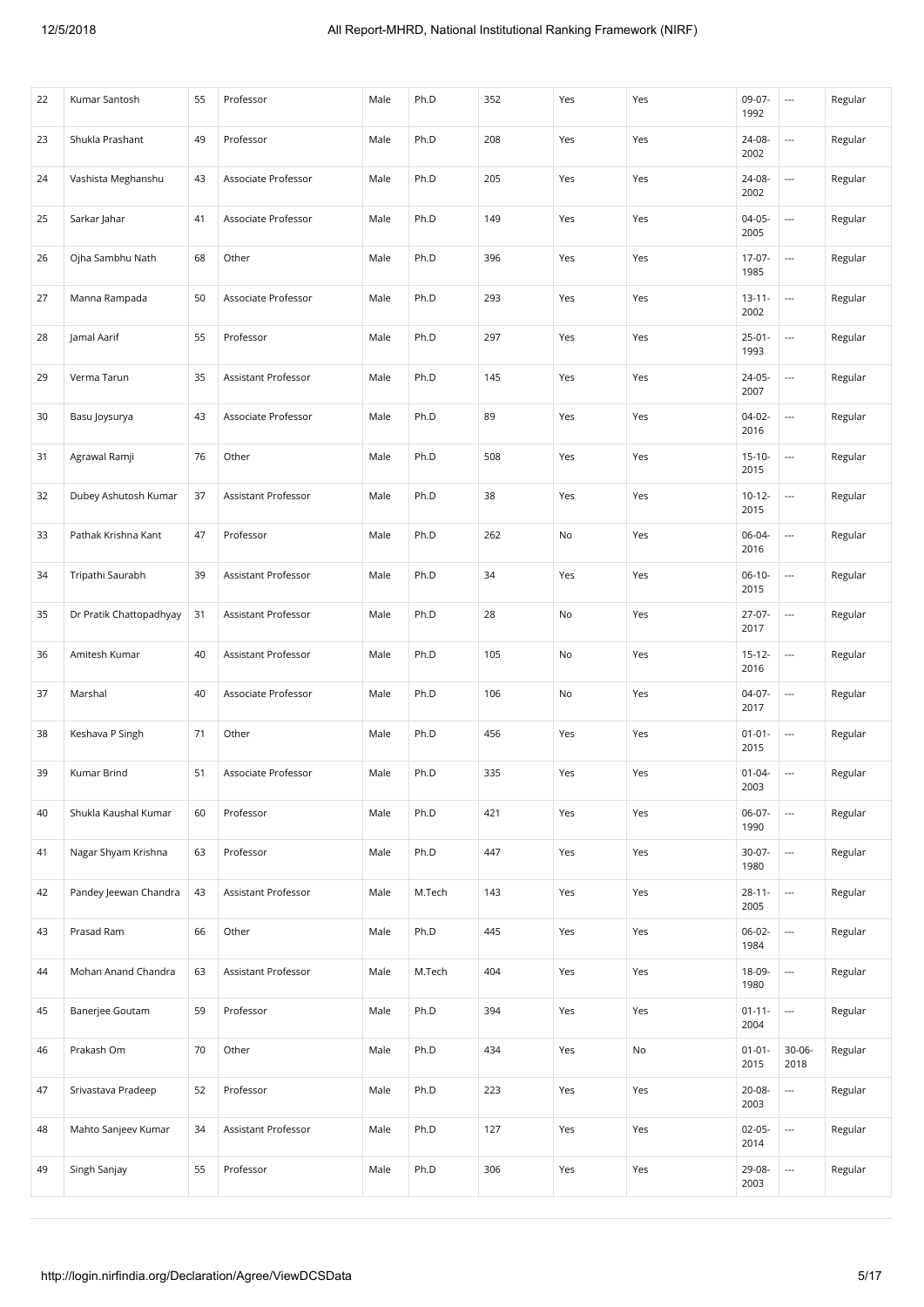| 50 | Mishra Sunil Kumar             | 43 | Assistant Professor                              | Male   | Ph.D | 228 | Yes | Yes | $29 - 11 -$<br>2007 | $\overline{\phantom{a}}$ | Regular |
|----|--------------------------------|----|--------------------------------------------------|--------|------|-----|-----|-----|---------------------|--------------------------|---------|
| 51 | Srivastava Vandana             | 59 | Professor                                        | Female | Ph.D | 353 | Yes | Yes | $15-05-$<br>2004    | $\overline{\phantom{a}}$ | Regular |
| 52 | Kandasamy Jayakumar            | 38 | Assistant Professor                              | Male   | Ph.D | 46  | Yes | Yes | $30 - 06 -$<br>2014 | $\overline{\phantom{a}}$ | Regular |
| 53 | Upadhyay Santosh<br>Kumar      | 53 | Professor                                        | Male   | Ph.D | 251 | Yes | Yes | $30 - 01 -$<br>2008 | $\overline{\phantom{a}}$ | Regular |
| 54 | Giri Deba Prasad               | 51 | Professor                                        | Male   | Ph.D | 248 | Yes | Yes | $03-06-$<br>2004    | $\overline{\phantom{a}}$ | Regular |
| 55 | Singh Onkar Nath               | 68 | Other                                            | Male   | Ph.D | 504 | Yes | Yes | 09-07-<br>1984      | $\overline{\phantom{a}}$ | Regular |
| 56 | Dwivedi Ramashray              | 66 | Other                                            | Male   | Ph.D | 449 | Yes | Yes | $15 - 10 -$<br>1981 | $\overline{\phantom{a}}$ | Regular |
| 57 | Sarwadekar Kishor<br>Prabhakar | 42 | Assistant Professor                              | Male   | Ph.D | 136 | Yes | Yes | 13-06-<br>2014      | $\overline{\phantom{a}}$ | Regular |
| 58 | Modi Gyan Prakash              | 38 | Assistant Professor                              | Male   | Ph.D | 47  | No  | Yes | $04-02-$<br>2016    |                          | Regular |
| 59 | Pyare Ram                      | 63 | Professor                                        | Male   | Ph.D | 319 | Yes | Yes | $30-03-$<br>1984    | $\overline{\phantom{a}}$ | Regular |
| 60 | Tewari Satya Prakash           | 63 | Professor                                        | Male   | Ph.D | 426 | Yes | Yes | 14-02-<br>1981      | $\overline{\phantom{a}}$ | Regular |
| 61 | Ghosh Pradyumna                | 46 | Professor                                        | Male   | Ph.D | 250 | Yes | Yes | $16 - 12 -$<br>2002 | $\overline{\phantom{a}}$ | Regular |
| 62 | Samuel Cherian                 | 46 | Associate Professor                              | Male   | Ph.D | 185 | Yes | Yes | $11 - 12 -$<br>2002 | $\overline{\phantom{a}}$ | Regular |
| 63 | Khan Debashis                  | 42 | Associate Professor                              | Male   | Ph.D | 161 | Yes | Yes | $31 - 05 -$<br>2007 | $\overline{\phantom{a}}$ | Regular |
| 64 | Mohan Sunil                    | 57 | Professor                                        | Male   | Ph.D | 324 | Yes | Yes | 30-04-<br>1992      | $\overline{\phantom{a}}$ | Regular |
| 65 | Singh Jayant Kumar             | 49 | Associate Professor                              | Male   | Ph.D | 223 | Yes | Yes | $01 - 06 -$<br>2007 | $\overline{\phantom{a}}$ | Regular |
| 66 | Rai Piyush                     | 52 | Professor                                        | Male   | Ph.D | 350 | Yes | Yes | $05-02-$<br>1993    | $\overline{\phantom{a}}$ | Regular |
| 67 | Singh Gauri Shankar<br>Prasad  | 46 | Associate Professor                              | Male   | Ph.D | 222 | Yes | Yes | 06-07-<br>2007      | $\overline{\phantom{a}}$ | Regular |
| 68 | Kishor Bishan                  | 80 | Other                                            | Male   | Ph.D | 568 | Yes | Yes | 09-02-<br>2015      | $\overline{\phantom{a}}$ | Regular |
| 69 | Sangal Rajeev                  | 64 | Dean / Principal / Director /<br>Vice Chancellor | Male   | Ph.D | 334 | Yes | Yes | 16-04-<br>2013      | $\overline{\phantom{a}}$ | Regular |
| 70 | Dutta Prasun                   | 36 | Assistant Professor                              | Male   | Ph.D | 32  | Yes | Yes | $11 - 12 -$<br>2015 | $\overline{\phantom{a}}$ | Regular |
| 71 | Patil Swapnil                  | 37 | <b>Assistant Professor</b>                       | Male   | Ph.D | 168 | Yes | Yes | $26 - 10 -$<br>2015 | $\ldots$                 | Regular |
| 72 | Verma Ankur                    | 37 | Assistant Professor                              | Male   | Ph.D | 34  | Yes | Yes | $01 - 10 -$<br>2015 | $\overline{\phantom{a}}$ | Regular |
| 73 | Dr L Kailasam                  | 34 | Assistant Professor                              | Male   | Ph.D | 21  | No  | Yes | 05-06-<br>2017      | $\overline{\phantom{a}}$ | Regular |
| 74 | Debdas Ghosh                   | 31 | Assistant Professor                              | Male   | Ph.D | 51  | No  | Yes | $08-10-$<br>2016    | $\overline{\phantom{a}}$ | Regular |
| 75 | Ashish Kumar Mishra            | 34 | Assistant Professor                              | Male   | Ph.D | 83  | No  | Yes | $01 - 10 -$<br>2016 | $\ldots$                 | Regular |
| 76 | S N Upadhyay                   | 72 | Other                                            | Male   | Ph.D | 528 | Yes | Yes | $01 - 08 -$<br>2016 | $\overline{\phantom{a}}$ | Regular |
| 77 | Dwivedi Shyam Bihari           | 55 | Professor                                        | Male   | Ph.D | 286 | Yes | Yes | $22 - 12 -$<br>2007 | $\overline{\phantom{a}}$ | Regular |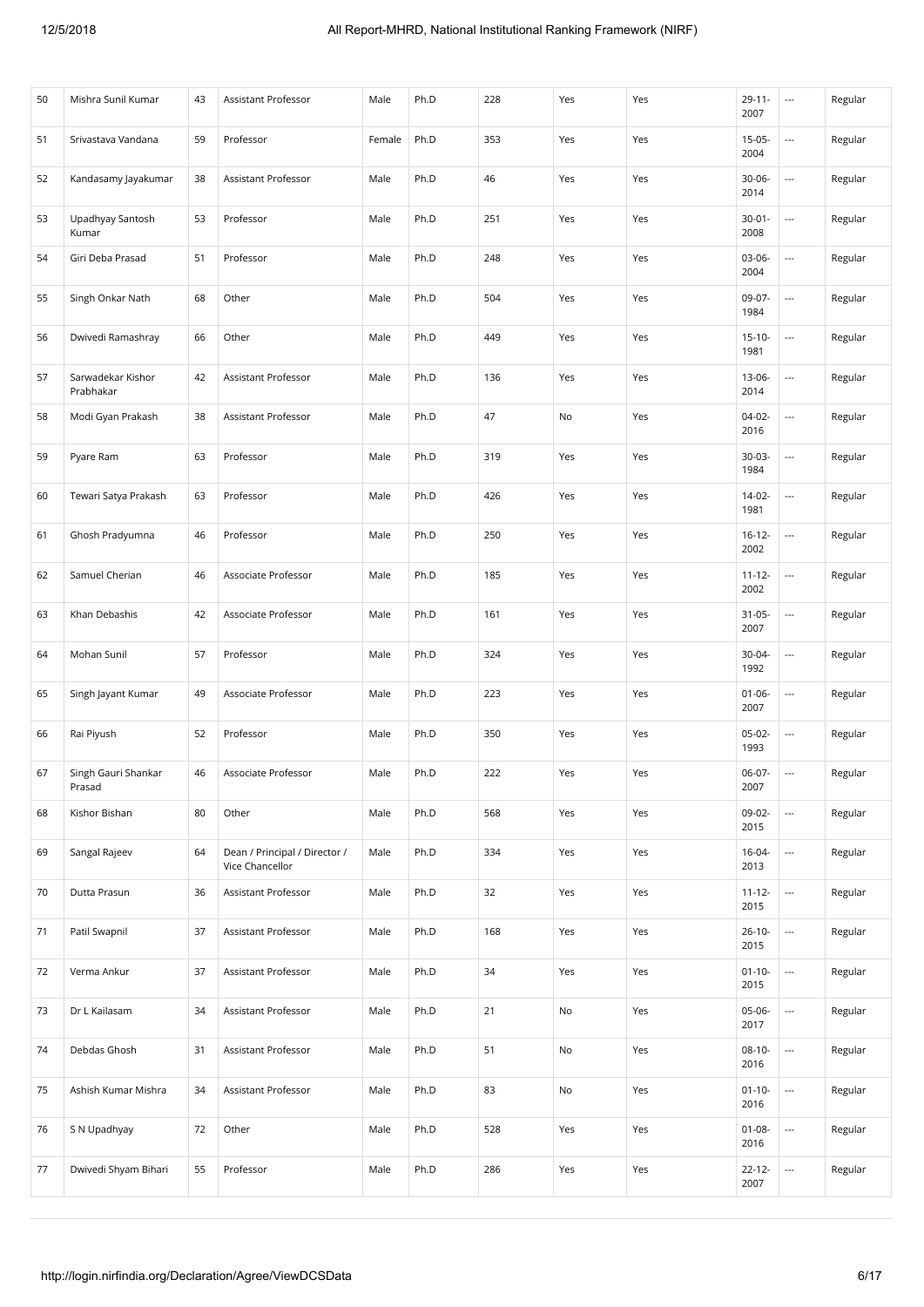| 78  | Kumar Suresh                 | 41 | Assistant Professor | Male   | M.Tech | 189 | Yes | Yes | 12-02-<br>2008      | $\overline{\phantom{a}}$ | Regular |
|-----|------------------------------|----|---------------------|--------|--------|-----|-----|-----|---------------------|--------------------------|---------|
| 79  | Biswas Bhaskar               | 40 | Associate Professor | Male   | Ph.D   | 170 | Yes | Yes | 22-08-<br>2003      | ---                      | Regular |
| 80  | Mishra Rakesh Kumar          | 45 | Professor           | Male   | Ph.D   | 248 | Yes | Yes | 06-06-<br>1998      | ---                      | Regular |
| 81  | Singh Santosh Kumar          | 41 | Associate Professor | Male   | Ph.D   | 186 | Yes | Yes | $27 - 10 -$<br>2005 | ---                      | Regular |
| 82  | Srivastava Kaushal<br>Kumar  | 67 | Other               | Male   | Ph.D   | 460 | Yes | No  | 06-02-<br>1984      | $30 - 06 -$<br>2018      | Regular |
| 83  | Mondal Manoj Kumar           | 45 | Professor           | Male   | Ph.D   | 234 | Yes | Yes | 13-04-<br>1998      | $\overline{\phantom{a}}$ | Regular |
| 84  | Sweta                        | 36 | Assistant Professor | Female | Ph.D   | 62  | Yes | Yes | $06 - 01 -$<br>2014 | ---                      | Regular |
| 85  | Pal Bhola Nath               | 41 | Assistant Professor | Male   | Ph.D   | 44  | Yes | Yes | 19-02-<br>2014      | ---                      | Regular |
| 86  | Srivastava S K               | 66 | Other               | Male   | Ph.D   | 460 | Yes | Yes | $02 - 11 -$<br>1985 | $\overline{\phantom{a}}$ | Regular |
| 87  | Sharma Neeraj                | 45 | Professor           | Male   | Ph.D   | 273 | Yes | Yes | $30 - 12 -$<br>2002 | ---                      | Regular |
| 88  | Rath Chandana                | 48 | Associate Professor | Female | Ph.D   | 190 | Yes | Yes | $15-10-$<br>2004    | $\overline{\phantom{a}}$ | Regular |
| 89  | Mukherjee Ashim Kumar        | 64 | Professor           | Male   | Ph.D   | 399 | Yes | Yes | 09-07-<br>1984      | $\overline{\phantom{a}}$ | Regular |
| 90  | Sinha Indrajit               | 47 | Associate Professor | Male   | Ph.D   | 175 | Yes | Yes | $09-11-$<br>2004    | $\overline{\phantom{a}}$ | Regular |
| 91  | Pandey Sanjay Kumar          | 54 | Professor           | Male   | Ph.D   | 288 | Yes | Yes | $18 - 11 -$<br>2004 | ---                      | Regular |
| 92  | Pandey Rajesh Kumar          | 34 | Associate Professor | Male   | Ph.D   | 23  | Yes | Yes | $10 - 06 -$<br>2014 | $\overline{\phantom{a}}$ | Regular |
| 93  | Pandey Praveen<br>Chandra    | 43 | Associate Professor | Male   | Ph.D   | 194 | Yes | Yes | 14-07-<br>2007      | $\overline{\phantom{a}}$ | Regular |
| 94  | Das Rukmani Raman            | 67 | Other               | Male   | Ph.D   | 516 | Yes | No  | 19-02-<br>1979      | $01 - 07 -$<br>2018      | Regular |
| 95  | Singh Amit Kumar             | 39 | Associate Professor | Male   | Ph.D   | 133 | Yes | Yes | $30 - 10 -$<br>2007 | $\overline{\phantom{a}}$ | Regular |
| 96  | Gupta S N                    | 75 | Other               | Male   | Ph.D   | 516 | Yes | Yes | $13 - 01 -$<br>2015 | $\overline{\phantom{a}}$ | Regular |
| 97  | Kumar Devendra               | 64 | Professor           | Male   | Ph.D   | 435 | Yes | Yes | 09-07-<br>1984      | $\overline{\phantom{a}}$ | Regular |
| 98  | Majhi Manas Ranjan           | 39 | Associate Professor | Male   | Ph.D   | 119 | Yes | Yes | $30-10-$<br>2007    | $\overline{\phantom{a}}$ | Regular |
| 99  | Kumar Rajesh                 | 50 | Professor           | Male   | Ph.D   | 284 | Yes | Yes | 03-06-<br>2004      | $\overline{a}$           | Regular |
| 100 | Yusufzai Mohd Zaheer<br>Khan | 43 | Associate Professor | Male   | Ph.D   | 207 | Yes | Yes | 03-08-<br>2002      | $\overline{\phantom{a}}$ | Regular |
| 101 | Sahoo Rashmi Rekha           | 42 | Associate Professor | Female | Ph.D   | 142 | Yes | Yes | $15 - 12 -$<br>2004 | $\hspace{0.05cm} \ldots$ | Regular |
| 102 | Mandal Rajiv Kumar           | 58 | Professor           | Male   | Ph.D   | 426 | Yes | Yes | $10-04-$<br>1992    | $\overline{\phantom{a}}$ | Regular |
| 103 | Chakrabarty Indrajit         | 58 | Professor           | Male   | Ph.D   | 325 | Yes | Yes | 12-09-<br>2007      | $\overline{\phantom{a}}$ | Regular |
| 104 | Srivastava Bal Krishna       | 61 | Professor           | Male   | Ph.D   | 404 | Yes | Yes | 06-02-<br>1984      | $\overline{\phantom{a}}$ | Regular |
| 105 | Rai Rajesh                   | 40 | Associate Professor | Male   | Ph.D   | 125 | Yes | Yes | 14-05-<br>2007      | $\overline{\phantom{a}}$ | Regular |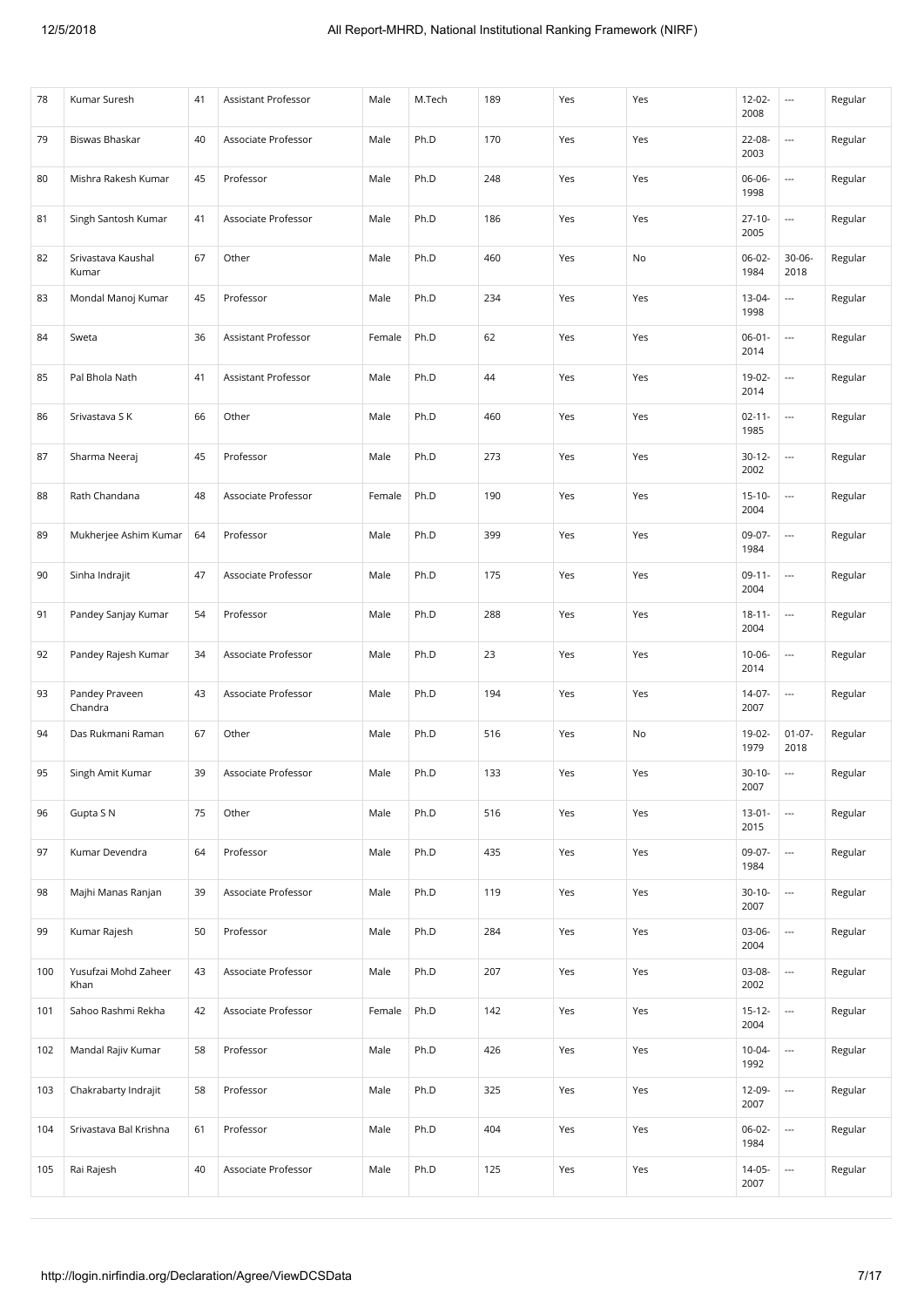| 106 | Singh Sushil Kumar           | 58 | Professor           | Male   | Ph.D        | 327 | Yes | Yes | 09-07-<br>1990      | $\overline{\phantom{a}}$ | Regular                |
|-----|------------------------------|----|---------------------|--------|-------------|-----|-----|-----|---------------------|--------------------------|------------------------|
| 107 | Nayak Prasanta Kumar         | 38 | Assistant Professor | Male   | Ph.D        | 46  | Yes | Yes | $14 - 12 -$<br>2015 | $\overline{\phantom{a}}$ | Regular                |
| 108 | C Ravindranath<br>Chowdary   | 36 | Assistant Professor | Male   | Ph.D        | 51  | Yes | Yes | $27-05-$<br>2014    | $\overline{\phantom{a}}$ | Regular                |
| 109 | Pal Sukomal                  | 41 | Assistant Professor | Male   | Ph.D        | 217 | No  | Yes | 24-02-<br>2016      |                          | Regular                |
| 110 | Singh Shobh Nath             | 75 | Other               | Male   | Ph.D        | 566 | Yes | No  | $24 - 12 -$<br>2014 | $23 - 12 -$<br>2017      | Regular                |
| 111 | Dr Nikhil Saboo              | 30 | Assistant Professor | Male   | Ph.D        | 22  | No  | Yes | 29-05-<br>2017      | $\overline{\phantom{a}}$ | Regular                |
| 112 | Sanjay Kumar                 | 42 | Assistant Professor | Male   | Ph.D        | 75  | No  | Yes | $05-10-$<br>2016    | $\overline{\phantom{a}}$ | Regular                |
| 113 | Jitendra Kumar               | 70 | Other               | Male   | Ph.D        | 486 | Yes | Yes | 24-07-<br>2017      | $\overline{\phantom{a}}$ | Adhoc /<br>Contractual |
| 114 | Er Ramesh Singh              | 63 | Other               | Male   | M.Sc.(Engg) | 437 | Yes | Yes | 25-07-<br>2016      | $\overline{\phantom{a}}$ | Regular                |
| 115 | Maiti Pabitra Ranjan         | 45 | Associate Professor | Male   | Ph.D        | 160 | Yes | Yes | $03-06-$<br>2004    | $\overline{\phantom{a}}$ | Regular                |
| 116 | Singh Sanjay Kumar           | 48 | Professor           | Male   | Ph.D        | 239 | Yes | Yes | $26 - 11 -$<br>2007 | $\overline{\phantom{a}}$ | Regular                |
| 117 | Vishwakarma Devendra<br>Nath | 66 | Other               | Male   | Ph.D        | 502 | Yes | No  | 09-07-<br>1993      | $30 - 06 -$<br>2018      | Regular                |
| 118 | Verma Mitresh Kumar          | 53 | Professor           | Male   | Ph.D        | 280 | Yes | Yes | $07 - 12 -$<br>2005 | $\overline{\phantom{a}}$ | Regular                |
| 119 | Mishra Pradeep Kumar         | 53 | Professor           | Male   | Ph.D        | 248 | Yes | Yes | $31 - 01 -$<br>1997 | $\overline{\phantom{a}}$ | Regular                |
| 120 | Verma Bhawna                 | 40 | Associate Professor | Female | Ph.D        | 125 | Yes | Yes | $15-05-$<br>2007    | $\overline{\phantom{a}}$ | Regular                |
| 121 | Singh Prabhat Kumar          | 56 | Professor           | Male   | Ph.D        | 418 | No  | Yes | $21 - 06 -$<br>2004 | $\overline{\phantom{a}}$ | Regular                |
| 122 | Mankhand Tilak Raj           | 70 | Other               | Male   | Ph.D        | 498 | Yes | Yes | $01 - 01 -$<br>2015 | $\overline{\phantom{a}}$ | Regular                |
| 123 | Pandey Dhananjai             | 66 | Other               | Male   | Ph.D        | 481 | Yes | Yes | 04-07-<br>1979      | $\overline{\phantom{a}}$ | Regular                |
| 124 | Srivastava Anand Kumar       | 62 | Associate Professor | Male   | M.Tech      | 403 | Yes | Yes | 08-03-<br>1984      | $\overline{\phantom{a}}$ | Regular                |
| 125 | Rastogi Rashmi Bala          | 63 | Professor           | Female | Ph.D        | 399 | Yes | Yes | 09-07-<br>1984      |                          | Regular                |
| 126 | Tiwary Dhanesh               | 55 | Professor           | Male   | Ph.D        | 155 | Yes | Yes | $09-11-$<br>2004    | $\overline{\phantom{a}}$ | Regular                |
| 127 | Som Tanmoy                   | 58 | Professor           | Male   | Ph.D        | 385 | Yes | Yes | $10-12-$<br>2007    | $\overline{\phantom{a}}$ | Regular                |
| 128 | Rajeev                       | 37 | Associate Professor | Male   | Ph.D        | 135 | Yes | Yes | $10-07 -$<br>2008   | $\overline{\phantom{a}}$ | Regular                |
| 129 | Chatterjee Sandip            | 50 | Professor           | Male   | Ph.D        | 170 | Yes | Yes | 13-02-<br>2008      | $\overline{\phantom{a}}$ | Regular                |
| 130 | Mohan Anand                  | 66 | Other               | Male   | Ph.D        | 508 | Yes | Yes | 06-04-<br>1979      | $\overline{\phantom{a}}$ | Regular                |
| 131 | Dwivedi Jai Prakash          | 66 | Other               | Male   | Ph.D        | 460 | Yes | No  | $21 - 04 -$<br>1982 | $30 - 06 -$<br>2018      | Regular                |
| 132 | Agrawal Anil Kumar           | 60 | Professor           | Male   | Ph.D        | 434 | Yes | Yes | $21 - 04 -$<br>1982 | $\hspace{0.05cm}\ldots$  | Regular                |
| 133 | Singh Vinay Kumar            | 54 | Professor           | Male   | Ph.D        | 303 | Yes | Yes | 23-03-<br>2005      | $\overline{\phantom{a}}$ | Regular                |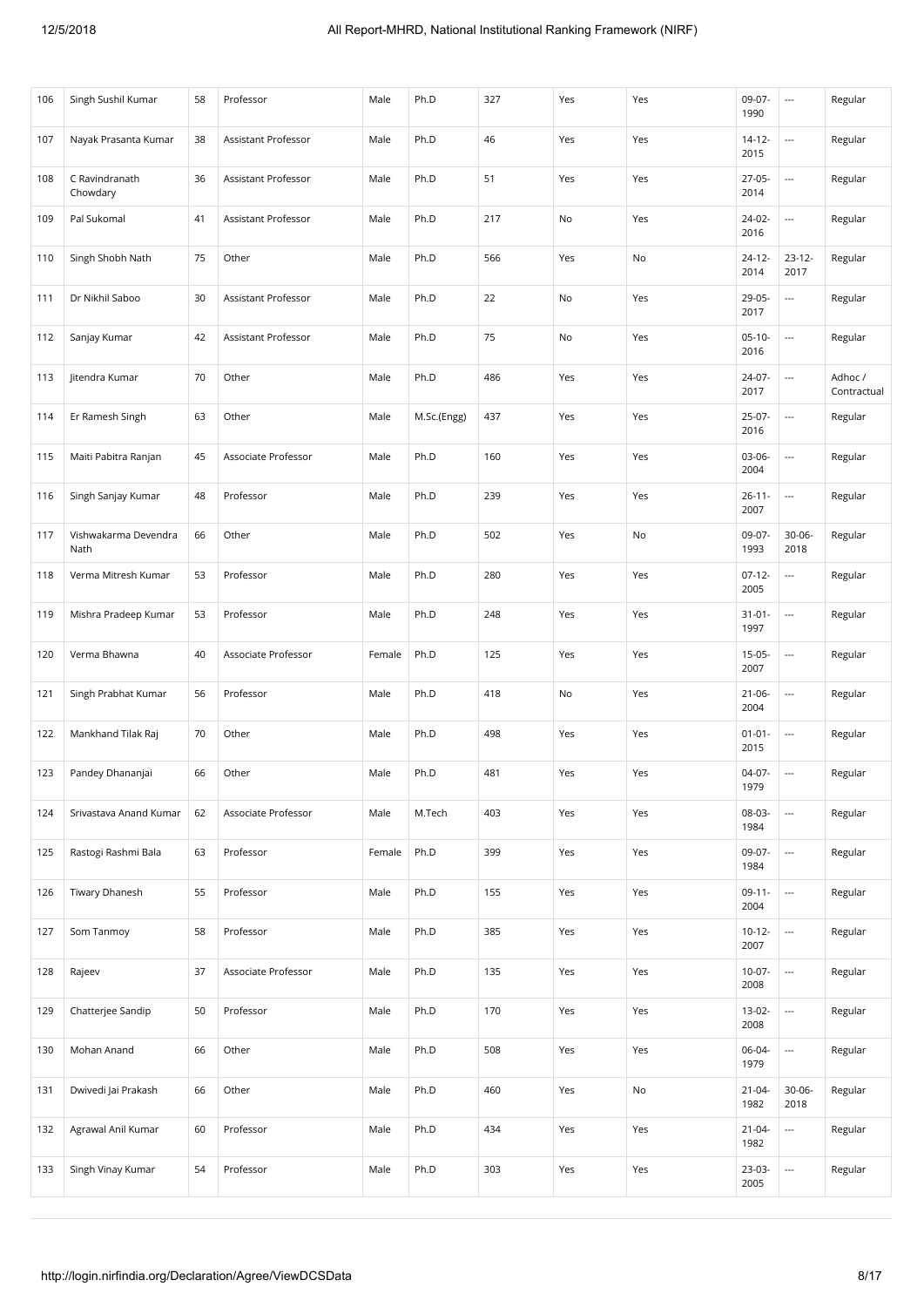| 134 | Harsha A P                     | 50 | Professor                  | Male   | Ph.D   | 194 | Yes | Yes | 12-08-<br>2002      | $\hspace{0.05cm} \ldots$ | Regular |
|-----|--------------------------------|----|----------------------------|--------|--------|-----|-----|-----|---------------------|--------------------------|---------|
| 135 | Tyagi Rajnesh                  | 48 | Professor                  | Male   | Ph.D   | 171 | Yes | Yes | $04 - 01 -$<br>2005 | $\overline{\phantom{a}}$ | Regular |
| 136 | Tyagi Amit                     | 42 | Associate Professor        | Male   | Ph.D   | 163 | Yes | Yes | $11 - 10 -$<br>2004 | $\overline{\phantom{a}}$ | Regular |
| 137 | Gautam Rakesh Kumar            | 44 | Associate Professor        | Male   | Ph.D   | 181 | Yes | Yes | 10-09-<br>2007      | $\overline{\phantom{a}}$ | Regular |
| 138 | Sarma Bandikatla<br>Nageswara  | 50 | Professor                  | Male   | Ph.D   | 233 | Yes | Yes | 27-05-<br>1998      | $\overline{\phantom{a}}$ | Regular |
| 139 | Jindal Vikas                   | 40 | Associate Professor        | Male   | Ph.D   | 122 | Yes | Yes | 03-08-<br>2007      | $\overline{\phantom{a}}$ | Regular |
| 140 | Singh R P                      | 49 | Associate Professor        | Male   | M.Tech | 296 | Yes | Yes | 12-02-<br>1993      | $\overline{\phantom{a}}$ | Regular |
| 141 | Upadhyay P C                   | 76 | Other                      | Male   | Ph.D   | 484 | Yes | Yes | 09-04-<br>2015      |                          | Regular |
| 142 | Kumar Manoj                    | 45 | Assistant Professor        | Male   | Ph.D   | 61  | Yes | Yes | $03-10-$<br>2015    | $\overline{\phantom{a}}$ | Regular |
| 143 | Jain Arun Kumar                | 62 | Other                      | Male   | M.Tech | 486 | Yes | Yes | $12 - 01 -$<br>2016 | ---                      | Regular |
| 144 | Dutta Tanima                   | 35 | <b>Assistant Professor</b> | Female | Ph.D   | 65  | Yes | Yes | 19-04-<br>2017      | ---                      | Regular |
| 145 | Singh Anil Kumar               | 49 | Associate Professor        | Male   | Ph.D   | 108 | Yes | Yes | 07-08-<br>2015      | $\overline{\phantom{a}}$ | Regular |
| 146 | Dr Sandip Ghosh                | 40 | Assistant Professor        | Male   | Ph.D   | 125 | No  | Yes | $02 - 08 -$<br>2016 | $\overline{\phantom{a}}$ | Regular |
| 147 | Dr Amrita Chaturvedi           | 35 | Assistant Professor        | Female | Ph.D   | 46  | No  | Yes | $30 - 05 -$<br>2017 | ---                      | Regular |
| 148 | Lavanya Selvaganesh            | 37 | Assistant Professor        | Female | Ph.D   | 66  | No  | Yes | $01 - 12 -$<br>2016 | $\overline{\phantom{a}}$ | Regular |
| 149 | Sanjay Singh                   | 34 | Assistant Professor        | Male   | Ph.D   | 20  | No  | Yes | 19-12-<br>2016      | $\overline{\phantom{a}}$ | Regular |
| 150 | Shambhu Ratan                  | 74 | Other                      | Male   | Ph.D   | 430 | Yes | No  | $25-05-$<br>2015    | 30-06-<br>2018           | Regular |
| 151 | Kumar Rajesh                   | 54 | Professor                  | Male   | Ph.D   | 248 | Yes | Yes | $24 - 11 -$<br>2004 | $\overline{a}$           | Regular |
| 152 | Gupta Sanjay Kumar             | 48 | Associate Professor        | Male   | Ph.D   | 238 | Yes | Yes | $05-11-$<br>2007    | $\overline{\phantom{a}}$ | Regular |
| 153 | Srivastava Rajeev              | 44 | Professor                  | Male   | Ph.D   | 231 | Yes | Yes | $28 - 11 -$<br>2007 |                          | Regular |
| 154 | Pandey Rajendra Kumar          | 57 | Professor                  | Male   | Ph.D   | 244 | Yes | Yes | 26-03-<br>1997      |                          | Regular |
| 155 | Chaudhary Kalpana              | 42 | Associate Professor        | Female | Ph.D   | 183 | Yes | Yes | 29-07-<br>2002      | $\overline{\phantom{a}}$ | Regular |
| 156 | Chakrabarti Parthasarthi       | 60 | Professor                  | Male   | Ph.D   | 405 | Yes | Yes | $01 - 11 -$<br>1993 | $\overline{\phantom{a}}$ | Regular |
| 157 | Ahuja Pradeep                  | 48 | Professor                  | Male   | Ph.D   | 247 | Yes | Yes | $13-02-$<br>1997    |                          | Regular |
| 158 | A Durga Prasad                 | 42 | Assistant Professor        | Male   | M.Tech | 171 | Yes | Yes | 24-05-<br>2007      | $\overline{\phantom{a}}$ | Regular |
| 159 | Dikshit Prabhat Kumar<br>Singh | 46 | Professor                  | Male   | Ph.D   | 253 | Yes | Yes | $02 - 01 -$<br>2008 | $\overline{\phantom{a}}$ | Regular |
| 160 | Rai K N                        | 69 | Other                      | Male   | Ph.D   | 516 | Yes | Yes | $02 - 01 -$<br>2015 | $\overline{\phantom{a}}$ | Regular |
| 161 | Patnaik Ranjana                | 64 | Professor                  | Female | Ph.D   | 392 | Yes | Yes | 25-02-<br>1985      |                          | Regular |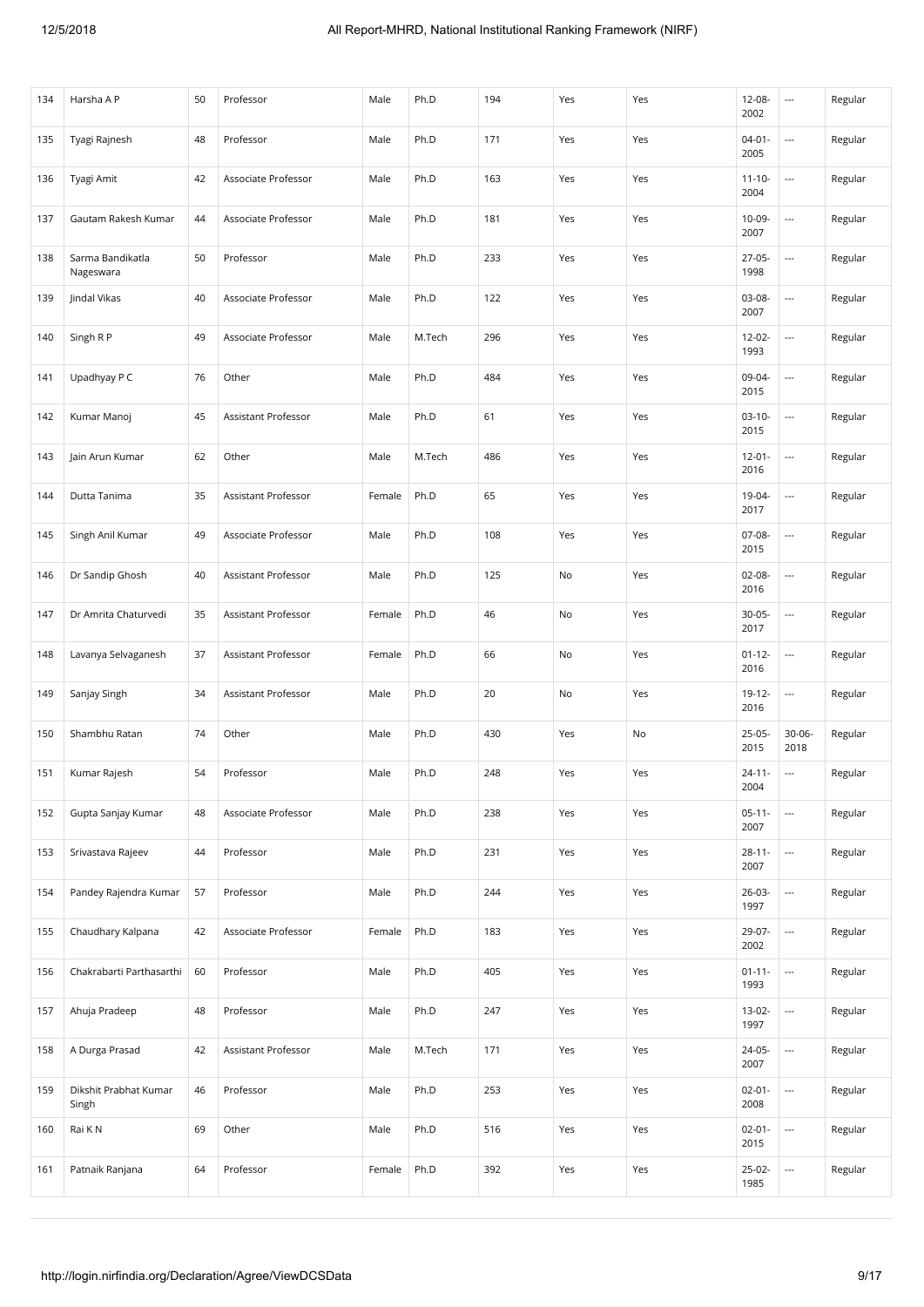| 162 | Prakash Rajiv         | 47 | Professor                  | Male   | Ph.D | 247 | Yes | Yes | $31 - 07 -$<br>2004 | $\overline{\phantom{a}}$ | Regular                |
|-----|-----------------------|----|----------------------------|--------|------|-----|-----|-----|---------------------|--------------------------|------------------------|
| 163 | Hemlatha S            | 49 | Professor                  | Female | Ph.D | 278 | Yes | Yes | 07-08-<br>2003      | $\overline{\phantom{a}}$ | Regular                |
| 164 | Pandey Prem Chandra   | 59 | Professor                  | Male   | Ph.D | 366 | Yes | Yes | 25-04-<br>1988      | $\overline{\phantom{a}}$ | Regular                |
| 165 | Mandal Kamdeo         | 58 | Professor                  | Male   | Ph.D | 268 | Yes | Yes | $22 - 11 -$<br>2004 | $\hspace{0.05cm} \ldots$ | Regular                |
| 166 | Srivastava Rekha      | 62 | Professor                  | Female | Ph.D | 399 | Yes | Yes | $07-07-$<br>1984    |                          | Regular                |
| 167 | Banerjee Anuradha     | 37 | <b>Assistant Professor</b> | Female | Ph.D | 74  | Yes | Yes | $30-12-$<br>2013    | $\overline{\phantom{a}}$ | Regular                |
| 168 | Prasad Rajendra       | 49 | Professor                  | Male   | Ph.D | 220 | Yes | Yes | $15 - 10 -$<br>2004 | $\overline{\phantom{a}}$ | Regular                |
| 169 | Jain Pradeep Kumar    | 60 | Professor                  | Male   | Ph.D | 432 | Yes | Yes | $10-04-$<br>1986    |                          | Regular                |
| 170 | Rajput Naveen Singh   | 45 | Associate Professor        | Male   | Ph.D | 217 | Yes | Yes | $20 - 12 -$<br>2002 | $\overline{\phantom{a}}$ | Regular                |
| 171 | Gupta Ankit           | 36 | Assistant Professor        | Male   | Ph.D | 80  | Yes | Yes | $26-07-$<br>2014    | $\overline{\phantom{a}}$ | Regular                |
| 172 | Jha Arun Kant         | 65 | Other                      | Male   | Ph.D | 303 | Yes | Yes | 09-07-<br>1992      | $\overline{\phantom{a}}$ | Regular                |
| 173 | Mohanta Kalyani       | 41 | Associate Professor        | Female | Ph.D | 119 | Yes | Yes | $21 - 11 -$<br>2007 | $\overline{\phantom{a}}$ | Regular                |
| 174 | Sinha Kumar Sanjay    | 57 | Professor                  | Male   | Ph.D | 339 | Yes | Yes | 28-02-<br>2005      | $\overline{\phantom{a}}$ | Regular                |
| 175 | Bhardwaj Prabhash     | 42 | Professor                  | Male   | Ph.D | 243 | Yes | Yes | $21 - 08 -$<br>2002 | $\overline{\phantom{a}}$ | Regular                |
| 176 | Sarkar Arnab          | 39 | Associate Professor        | Male   | Ph.D | 156 | Yes | Yes | $18-10-$<br>2004    | $\overline{\phantom{a}}$ | Regular                |
| 177 | Sharma Sushil Kumar   | 69 | Other                      | Male   | Ph.D | 509 | Yes | Yes | 18-02-<br>1976      | $\overline{\phantom{a}}$ | Regular                |
| 178 | Singh Kamalesh Kumar  | 45 | Professor                  | Male   | Ph.D | 247 | Yes | Yes | $01 - 06 -$<br>2007 | $\overline{\phantom{a}}$ | Regular                |
| 179 | Chattopadhyay Kaushik | 40 | Associate Professor        | Male   | Ph.D | 121 | Yes | Yes | 13-09-<br>2007      | $\overline{\phantom{a}}$ | Regular                |
| 180 | Gupta Suprakash       | 49 | Professor                  | Male   | Ph.D | 231 | Yes | Yes | 27-07-<br>1998      | $\overline{\phantom{a}}$ | Regular                |
| 181 | Sharma Suresh Kumar   | 39 | Assistant Professor        | Male   | Ph.D | 175 | Yes | Yes | $10 - 08 -$<br>2007 |                          | Regular                |
| 182 | Lenka Sanjaya Kumar   | 42 | Other                      | Male   | Ph.D | 68  | Yes | Yes | $07-02-$<br>2015    |                          | Regular                |
| 183 | Kumar Ramesh          | 76 | Other                      | Male   | Ph.D | 38  | Yes | Yes | $01 - 06 -$<br>2015 | $\overline{\phantom{a}}$ | Regular                |
| 184 | Dwevedi Akansha       | 40 | Assistant Professor        | Female | Ph.D | 152 | Yes | Yes | $14 - 12 -$<br>2015 | $\overline{\phantom{a}}$ | Regular                |
| 185 | Singh Pramod Kumar    | 69 | Other                      | Male   | Ph.D | 410 | Yes | No  | 03-04-<br>1984      | $30 - 06 -$<br>2018      | Regular                |
| 186 | Dr Rosalin Sahoo      | 34 | Assistant Professor        | Female | Ph.D | 24  | No  | Yes | 27-06-<br>2017      | $\overline{\phantom{a}}$ | Regular                |
| 187 | Dr Shyam Kamal        | 33 | Assistant Professor        | Male   | Ph.D | 22  | No  | Yes | $01 - 08 -$<br>2016 | $\overline{\phantom{a}}$ | Regular                |
| 188 | Vishal Mishra         | 34 | Assistant Professor        | Male   | Ph.D | 50  | No  | Yes | 15-09-<br>2016      | $\hspace{0.05cm} \ldots$ | Regular                |
| 189 | P K Basudhar          | 71 | Other                      | Male   | Ph.D | 438 | Yes | Yes | $06 - 01 -$<br>2017 | $\overline{\phantom{a}}$ | Adhoc /<br>Contractual |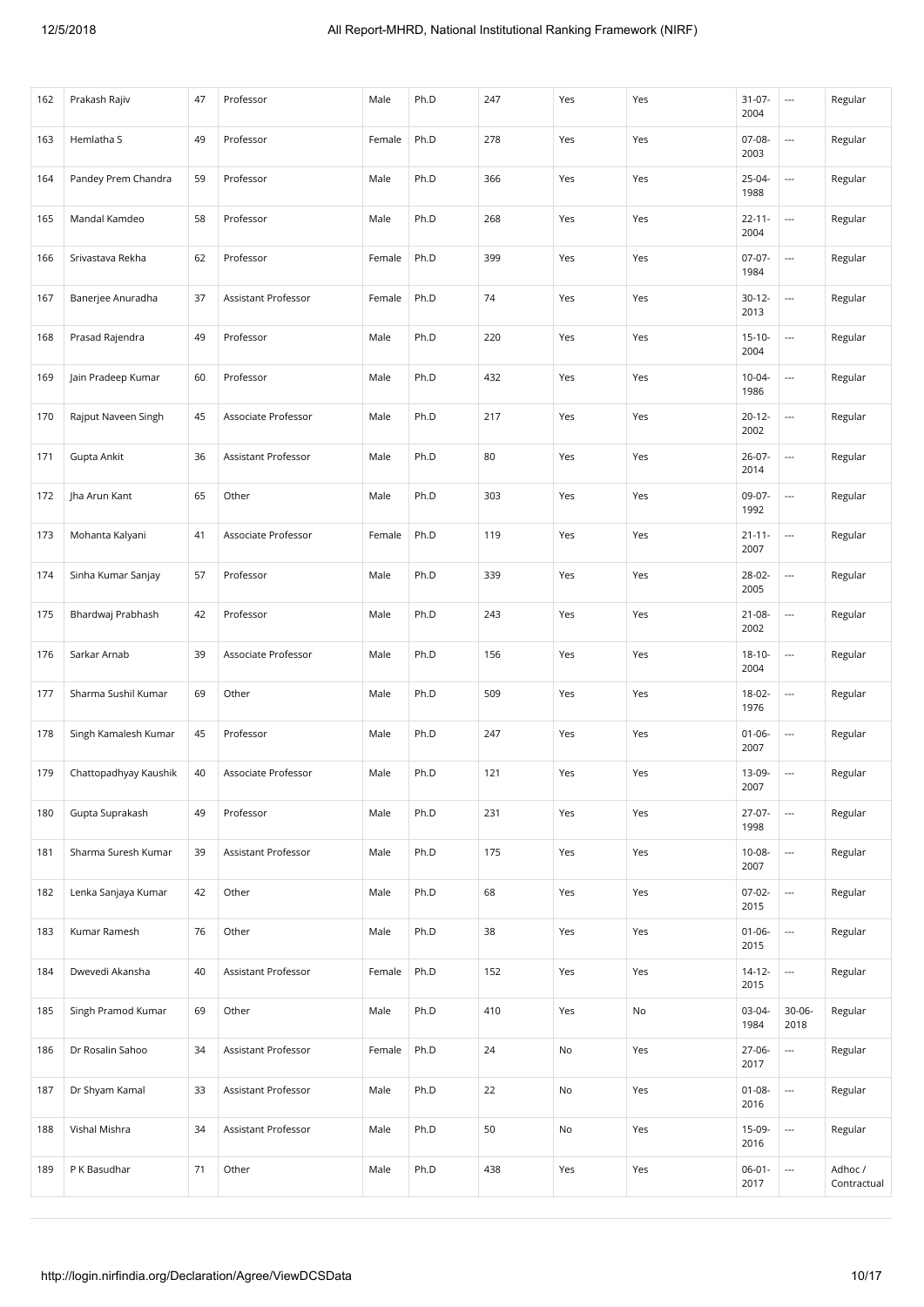| 190 | D S Chakraborty               | 57 | Other               | Male   | Ph.D | 405 | Yes | No  | 28-07-<br>2016      | $30 - 06 -$<br>2018      | Adhoc /<br>Contractual |
|-----|-------------------------------|----|---------------------|--------|------|-----|-----|-----|---------------------|--------------------------|------------------------|
| 191 | Prasad Arun                   | 53 | Professor           | Male   | Ph.D | 172 | Yes | Yes | 05-06-<br>2004      | $\overline{\phantom{a}}$ | Regular                |
| 192 | Paramkusam Bala<br>Ramudu     | 43 | Associate Professor | Male   | Ph.D | 183 | Yes | Yes | 18-06-<br>2008      | $\overline{\phantom{a}}$ | Regular                |
| 193 | Singh Ravi Shankar            | 38 | Associate Professor | Male   | Ph.D | 156 | Yes | Yes | $01 - 10 -$<br>2004 | $\overline{\phantom{a}}$ | Regular                |
| 194 | Mahanty Ranjit                | 53 | Professor           | Male   | Ph.D | 283 | Yes | Yes | $01 - 07 -$<br>1998 | $\overline{\phantom{a}}$ | Regular                |
| 195 | Lal Vivek Nandan              | 43 | Associate Professor | Male   | Ph.D | 143 | Yes | Yes | $07 - 11 -$<br>2005 | $\overline{\phantom{a}}$ | Regular                |
| 196 | Verma Ashok Kumar             | 64 | Professor           | Male   | Ph.D | 402 | Yes | Yes | $14 - 04 -$<br>1984 | $\overline{\phantom{a}}$ | Regular                |
| 197 | Singh Ram Saran               | 43 | Professor           | Male   | Ph.D | 182 | Yes | Yes | 08-08-<br>2002      | $\overline{\phantom{a}}$ | Regular                |
| 198 | Chakroborty Jyoti Prasad      | 41 | Assistant Professor | Male   | Ph.D | 52  | Yes | Yes | $16 - 05 -$<br>2014 | $\overline{\phantom{a}}$ | Regular                |
| 199 | Kanaujia Satish               | 50 | Assistant Professor | Male   | Ph.D | 176 | Yes | Yes | $07-02-$<br>1997    | $\overline{\phantom{a}}$ | Regular                |
| 200 | Das Mira Debnath              | 63 | Professor           | Female | Ph.D | 391 | Yes | Yes | $14-03-$<br>1985    | ---                      | Regular                |
| 201 | Sharma Shiru                  | 44 | Associate Professor | Female | Ph.D | 240 | Yes | Yes | $11 - 08 -$<br>2003 | ---                      | Regular                |
| 202 | Singh Akhilesh Kumar          | 43 | Associate Professor | Male   | Ph.D | 149 | Yes | Yes | 17-05-<br>2005      | $\overline{\phantom{a}}$ | Regular                |
| 203 | Raja Senthil A                | 41 | Associate Professor | Male   | Ph.D | 186 | Yes | Yes | 14-08-<br>2003      | $\overline{\phantom{a}}$ | Regular                |
| 204 | Malviya Manisha               | 38 | Assistant Professor | Female | Ph.D | 119 | Yes | Yes | $29 - 11 -$<br>2007 | $\overline{\phantom{a}}$ | Regular                |
| 205 | Mukhopadhyay<br>Santwana      | 53 | Professor           | Female | Ph.D | 157 | Yes | Yes | 27-09-<br>2004      | $\overline{\phantom{a}}$ | Regular                |
| 206 | Panda Prasanta Kumar          | 55 | Professor           | Male   | Ph.D | 355 | Yes | Yes | 14-08-<br>2002      | $\overline{\phantom{a}}$ | Regular                |
| 207 | Upadhyay Shail                | 48 | Associate Professor | Female | Ph.D | 149 | Yes | Yes | $14-03-$<br>2008    | $\overline{\phantom{a}}$ | Regular                |
| 208 | Mishra V N                    | 52 | Professor           | Male   | Ph.D | 293 | Yes | Yes | 09-07-<br>1993      | $\overline{\phantom{a}}$ | Regular                |
| 209 | Pandey Amritanshu             | 40 | Associate Professor | Male   | Ph.D | 107 | Yes | Yes | $07 - 11 -$<br>2007 |                          | Regular                |
| 210 | Mishra Shradha                | 37 | Assistant Professor | Female | Ph.D | 33  | Yes | Yes | $27 - 11 -$<br>2015 |                          | Regular                |
| 211 | Parkash Om                    | 67 | Other               | Male   | Ph.D | 492 | Yes | Yes | $30-09-$<br>1980    | $\overline{\phantom{a}}$ | Regular                |
| 212 | Roy Pradip Kumar              | 38 | Assistant Professor | Male   | Ph.D | 32  | Yes | Yes | $03-02-$<br>2014    | ---                      | Regular                |
| 213 | Panda Saroja Kanta            | 47 | Professor           | Male   | Ph.D | 290 | Yes | Yes | $22-07-$<br>2005    |                          | Regular                |
| 214 | Tirkey Jeevan Vachan          | 41 | Associate Professor | Male   | Ph.D | 230 | Yes | Yes | 17-08-<br>2002      | $\overline{\phantom{a}}$ | Regular                |
| 215 | Mondal Swasti Sundar          | 42 | Associate Professor | Male   | Ph.D | 159 | Yes | Yes | $20 - 12 -$<br>2004 | $\overline{\phantom{a}}$ | Regular                |
| 216 | Mukhopadhyay Nirod<br>Krishna | 55 | Professor           | Male   | Ph.D | 321 | Yes | Yes | 29-07-<br>1998      | ---                      | Regular                |
| 217 | Behera Chhail Kumar           | 43 | Associate Professor | Male   | Ph.D | 180 | Yes | Yes | 17-09-<br>2002      | $\overline{\phantom{a}}$ | Regular                |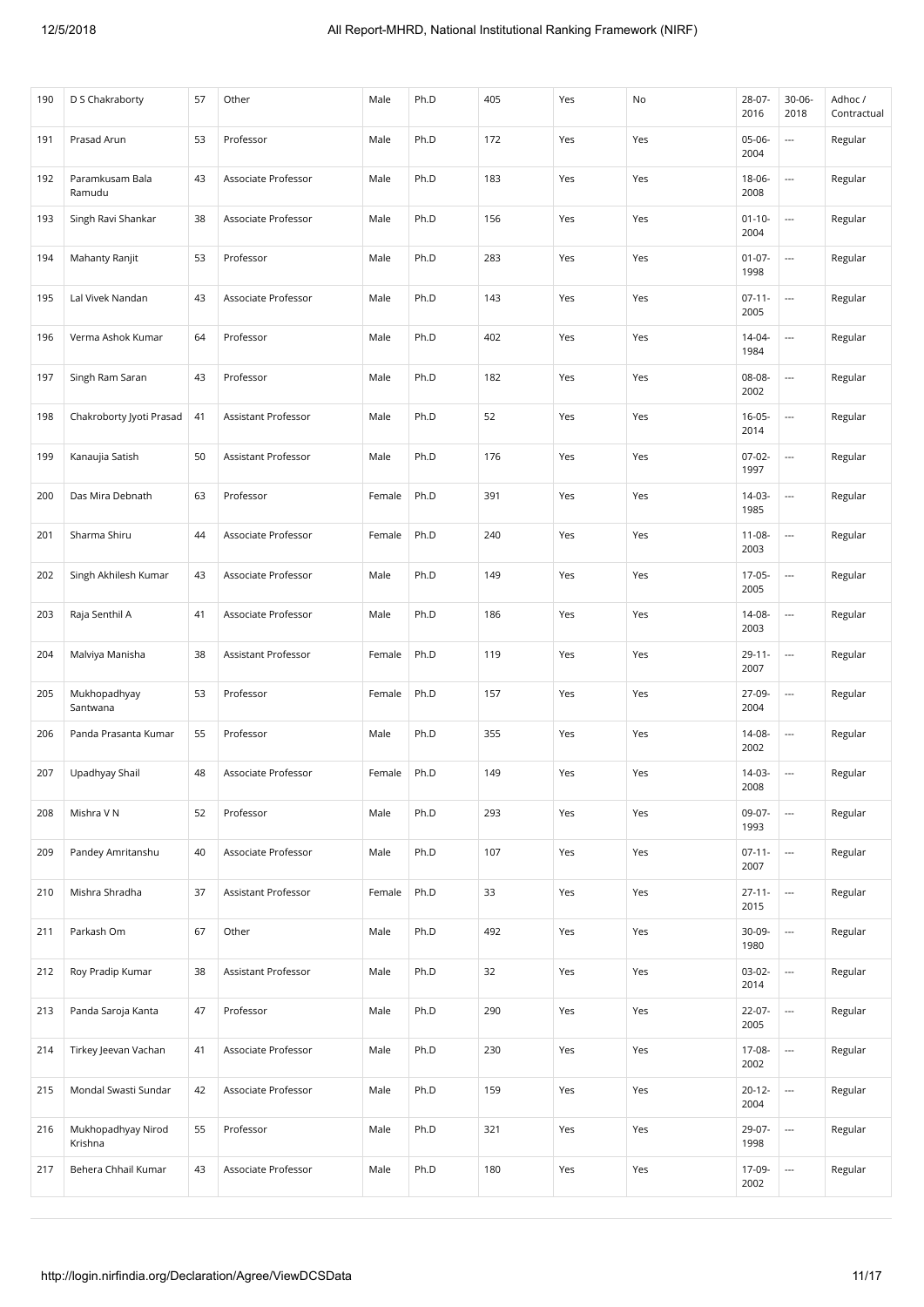| 218 | Karmakar Netai Chandra     | 59 | Professor           | Male   | Ph.D   | 409 | Yes | Yes | $28 - 10 -$<br>2004 | $\hspace{0.05cm} \cdots$ | Regular                |
|-----|----------------------------|----|---------------------|--------|--------|-----|-----|-----|---------------------|--------------------------|------------------------|
| 219 | Kumar Amrendra             | 42 | Associate Professor | Male   | Ph.D   | 125 | Yes | Yes | $23-05-$<br>2007    | ---                      | Regular                |
| 220 | Ahmad Imteyaz<br>Mohammad  | 40 | Assistant Professor | Male   | Ph.D   | 30  | Yes | Yes | $01 - 02 -$<br>2016 | ---                      | Regular                |
| 221 | Singh Gangeshwar           | 65 | Other               | Male   | M.Tech | 475 | Yes | Yes | $01 - 01 -$<br>2015 | ---                      | Regular                |
| 222 | Das Santanu                | 38 | Assistant Professor | Male   | Ph.D   | 151 | Yes | Yes | $02 - 03 -$<br>2016 | ---                      | Regular                |
| 223 | Parmar Avanish Singh       | 39 | Assistant Professor | Male   | Ph.D   | 32  | Yes | Yes | 23-09-<br>2015      | ---                      | Regular                |
| 224 | Dr Manash Chakraborty      | 32 | Assistant Professor | Male   | Ph.D   | 30  | No  | Yes | 14-07-<br>2017      | $\overline{\phantom{a}}$ | Regular                |
| 225 | Dr Smrity Dwivedi          | 36 | Assistant Professor | Female | Ph.D   | 69  | No  | Yes | 09-05-<br>2017      | $\overline{\phantom{a}}$ | Regular                |
| 226 | Prasun Kumar Roy           | 61 | Professor           | Male   | Ph.D   | 178 | No  | Yes | $04-07-$<br>2017    | $\overline{\phantom{a}}$ | Regular                |
| 227 | Smita Pradhan              | 34 | Other               | Female | Ph.D   | 68  | No  | Yes | $27-07-$<br>2017    | $\overline{a}$           | Adhoc /<br>Contractual |
| 228 | Md Koushik Chowdhury       | 34 | Other               | Male   | Ph.D   | 23  | Yes | No  | $16 - 01 -$<br>2017 | $11 - 12 -$<br>2017      | Adhoc /<br>Contractual |
| 229 | Pandey Kamlesh Kumar       | 46 | Associate Professor | Male   | Ph.D   | 214 | Yes | Yes | $06-12-$<br>2007    |                          | Regular                |
| 230 | Ohri Anurag                | 40 | Associate Professor | Male   | Ph.D   | 189 | Yes | Yes | $10 - 06 -$<br>2004 | ---                      | Regular                |
| 231 | Srivastava Vinayak         | 52 | Assistant Professor | Male   | Ph.D   | 233 | Yes | Yes | $27-05-$<br>1998    | ---                      | Regular                |
| 232 | Srivastava Rakesh<br>Kumar | 57 | Professor           | Male   | Ph.D   | 375 | Yes | Yes | 09-07-<br>1993      | $\overline{\phantom{a}}$ | Regular                |
| 233 | Kumar Manish               | 44 | Assistant Professor | Male   | Ph.D   | 243 | Yes | Yes | $15-07-$<br>2004    | $\overline{\phantom{a}}$ | Regular                |
| 234 | Yadav Vijay Laxmi          | 51 | Professor           | Female | Ph.D   | 282 | Yes | Yes | 06-04-<br>1994      | $\overline{\phantom{a}}$ | Regular                |
| 235 | Kumar Pradeep              | 49 | Associate Professor | Male   | Ph.D   | 177 | Yes | Yes | $16 - 02 -$<br>2008 | $\overline{a}$           | Regular                |
| 236 | Mandal Sasankasekhar       | 48 | Professor           | Male   | Ph.D   | 217 | Yes | Yes | $26 - 12 -$<br>2002 | $\overline{\phantom{a}}$ | Regular                |
| 237 | Kundu Subir                | 64 | Professor           | Male   | Ph.D   | 397 | Yes | Yes | 12-04-<br>1985      | $\hspace{0.05cm} \ldots$ | Regular                |
| 238 | Misra Nira                 | 64 | Professor           | Female | Ph.D   | 478 | Yes | Yes | $20-03-$<br>1985    | $\overline{\phantom{a}}$ | Regular                |
| 239 | Maiti Pralay               | 50 | Professor           | Male   | Ph.D   | 231 | Yes | Yes | $13 - 12 -$<br>2004 | ---                      | Regular                |
| 240 | Krishnamurthy Sairam       | 51 | Professor           | Male   | Ph.D   | 256 | Yes | Yes | 04-02-<br>2006      | ---                      | Regular                |
| 241 | Quraishi Mumtaz<br>Ahmad   | 67 | Other               | Male   | Ph.D   | 514 | Yes | No  | 22-02-<br>2005      | $30 - 06 -$<br>2018      | Regular                |
| 242 | Singh Sundram              | 49 | Associate Professor | Female | Ph.D   | 219 | Yes | Yes | $27 - 11 -$<br>2007 | ---                      | Regular                |
| 243 | Singh Lal Pratap           | 57 | Professor           | Male   | Ph.D   | 315 | Yes | Yes | $07-10-$<br>2004    | $\overline{\phantom{a}}$ | Regular                |
| 244 | Singh Vineet Kumar         | 37 | Associate Professor | Male   | Ph.D   | 75  | Yes | Yes | 24-12-<br>2013      | $\hspace{0.05cm} \ldots$ | Regular                |
| 245 | Mohan Anita                | 51 | Associate Professor | Female | Ph.D   | 264 | Yes | Yes | $15-05-$<br>2004    |                          | Regular                |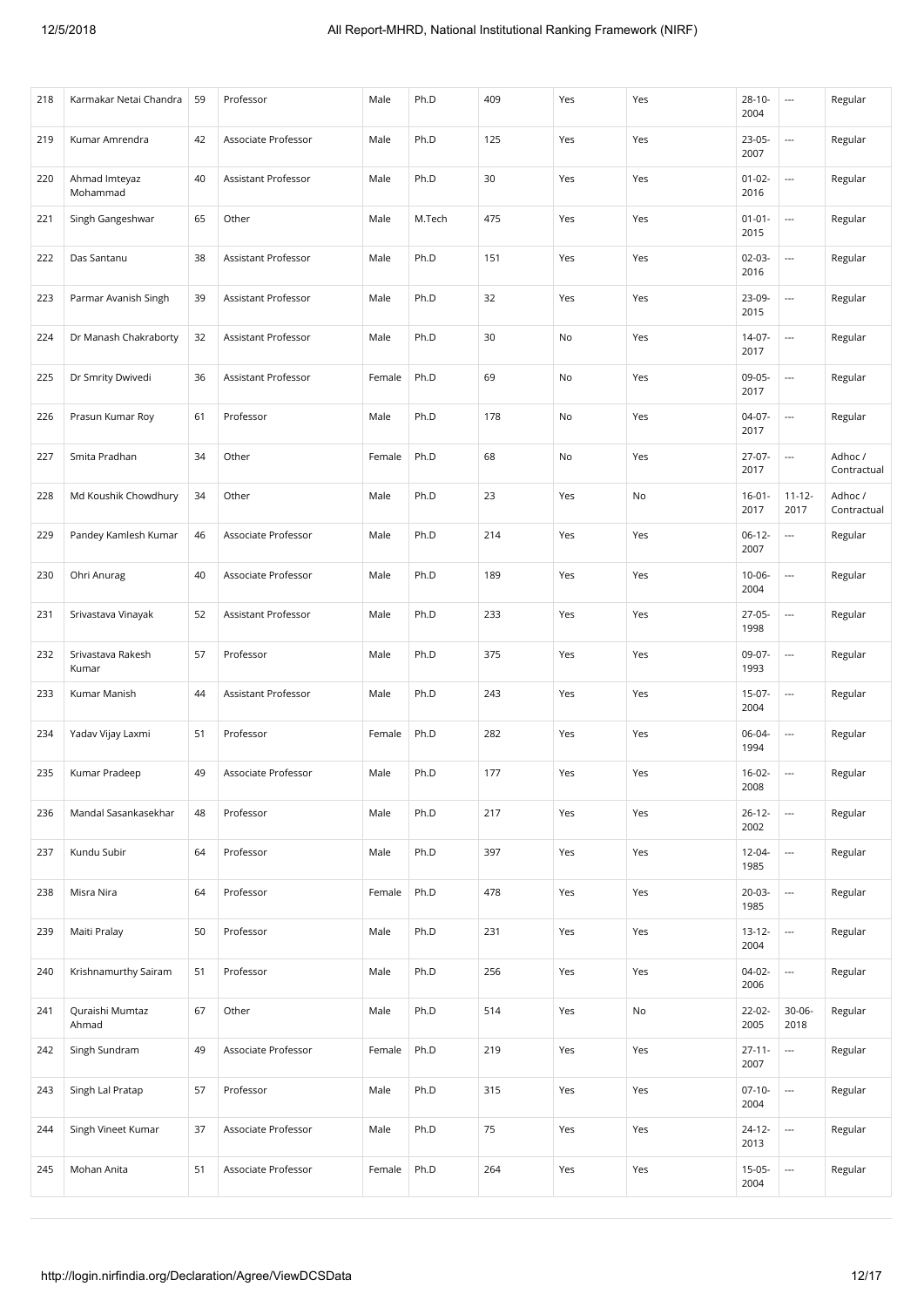| 246 | Singh Surya Pal          | 67 | Other               | Male   | Ph.D   | 432 | Yes | Yes | $15-10-$<br>1981    | $\hspace{0.05cm} \cdots$ | Regular                |
|-----|--------------------------|----|---------------------|--------|--------|-----|-----|-----|---------------------|--------------------------|------------------------|
| 247 | Singh Manoj Kumar        | 55 | Assistant Professor | Male   | M.Tech | 238 | Yes | Yes | $11-07-$<br>1998    | ---                      | Regular                |
| 248 | Gupta Hari Prabhat       | 35 | Assistant Professor | Male   | Ph.D   | 169 | Yes | Yes | $02 - 11 -$<br>2015 | $\overline{\phantom{a}}$ | Regular                |
| 249 | Srivastava Vijay Kumar   | 62 | Professor           | Male   | Ph.D   | 438 | Yes | Yes | 06-02-<br>1984      | $\overline{\phantom{a}}$ | Regular                |
| 250 | Kumar Sandeep            | 53 | Professor           | Male   | Ph.D   | 279 | Yes | Yes | $27 - 12 -$<br>2004 | ---                      | Regular                |
| 251 | Shah Sharadendu<br>Kumar | 63 | Associate Professor | Male   | M.Tech | 284 | Yes | Yes | 06-02-<br>1984      | $\overline{\phantom{a}}$ | Regular                |
| 252 | Rao Uppu Srinivas        | 45 | Associate Professor | Male   | Ph.D   | 172 | Yes | Yes | $20 - 10 -$<br>2004 | $\hspace{0.05cm} \ldots$ | Regular                |
| 253 | Sastry G V S             | 66 | Other               | Male   | Ph.D   | 438 | No  | Yes | $15 - 11 -$<br>2017 | $\hspace{0.05cm} \ldots$ | Adhoc /<br>Contractual |
| 254 | Sinha Om Prakash         | 62 | Professor           | Male   | Ph.D   | 327 | Yes | Yes | $04-07-$<br>2007    | $\overline{\phantom{a}}$ | Regular                |
| 255 | Mahobia Girija Shankar   | 39 | Associate Professor | Male   | Ph.D   | 173 | Yes | Yes | 17-09-<br>2007      | $\hspace{0.05cm} \ldots$ | Regular                |
| 256 | Jaiswal Ashok            | 40 | Associate Professor | Male   | Ph.D   | 125 | Yes | Yes | $14 - 05 -$<br>2007 | $\hspace{0.05cm} \ldots$ | Regular                |
| 257 | Mishra Brahmeshwar       | 56 | Professor           | Male   | Ph.D   | 397 | Yes | Yes | 18-09-<br>1984      | $\hspace{0.05cm} \ldots$ | Regular                |
| 258 | Muthu M S                | 37 | Associate Professor | Male   | Ph.D   | 135 | Yes | Yes | $01 - 12 -$<br>2015 | $\overline{\phantom{a}}$ | Regular                |
| 259 | Singh V K                | 70 | Other               | Male   | B.Sc.  | 146 | Yes | No  | $02 - 01 -$<br>2016 | $31 - 12 -$<br>2017      | Adhoc /<br>Contractual |
| 260 | Gaur Shishir             | 39 | Assistant Professor | Male   | Ph.D   | 12  | Yes | Yes | 19-05-<br>2017      | $\hspace{0.05cm} \cdots$ | Regular                |
| 261 | Singh Preetam            | 35 | Assistant Professor | Male   | Ph.D   | 80  | Yes | Yes | $31 - 12 -$<br>2015 | $\hspace{0.05cm} \ldots$ | Regular                |
| 262 | Dr Supriya Mohanty       | 30 | Assistant Professor | Female | Ph.D   | 44  | No  | Yes | 14-07-<br>2017      | $\overline{a}$           | Regular                |
| 263 | Dr Somak Bhattacharyya   | 36 | Assistant Professor | Male   | Ph.D   | 29  | No  | Yes | $27-12-$<br>2016    | $\overline{a}$           | Regular                |
| 264 | Ashish Kumar Singh       | 40 | Assistant Professor | Male   | Ph.D   | 62  | No  | Yes | $04-10-$<br>2016    | $\hspace{0.05cm} \ldots$ | Regular                |
| 265 | Shri Ram Singh           | 67 | Other               | Male   | Ph.D   | 331 | Yes | Yes | $15 - 12 -$<br>2016 | $\overline{\phantom{a}}$ | Adhoc /<br>Contractual |
| 266 | Jha Medha                | 43 | Associate Professor | Female | Ph.D   | 156 | Yes | Yes | $05-10-$<br>2004    | $\overline{\phantom{a}}$ | Regular                |
| 267 | Mishra Ravi Bhushan      | 65 | Professor           | Male   | Ph.D   | 456 | Yes | No  | $16 - 11 -$<br>1983 | $30 - 06 -$<br>2018      | Regular                |
| 268 | Kapoor Arun Kumar        | 65 | Professor           | Male   | Ph.D   | 468 | Yes | No  | 23-08-<br>1979      | $30 - 06 -$<br>2018      | Regular                |
| 269 | Saket Ram Khelawan       | 46 | Professor           | Male   | Ph.D   | 255 | Yes | Yes | $21 - 11 -$<br>2005 | $\hspace{0.05cm} \ldots$ | Regular                |
| 270 | Meher Sobhita            | 42 | Assistant Professor | Female | M.Tech | 142 | Yes | Yes | $05-12-$<br>2005    | $\overline{\phantom{a}}$ | Regular                |
| 271 | Rai Birendra Nath        | 62 | Professor           | Male   | Ph.D   | 248 | Yes | Yes | $31 - 01 -$<br>1997 | $\hspace{0.05cm} \ldots$ | Regular                |
| 272 | Pramanik Hiralal         | 40 | Associate Professor | Male   | Ph.D   | 143 | Yes | Yes | $09-11-$<br>2005    | $\hspace{0.05cm} \ldots$ | Regular                |
| 273 | Mohan Devendra           | 51 | Professor           | Male   | Ph.D   | 336 | Yes | Yes | $04-10-$<br>1990    | $\overline{\phantom{a}}$ | Regular                |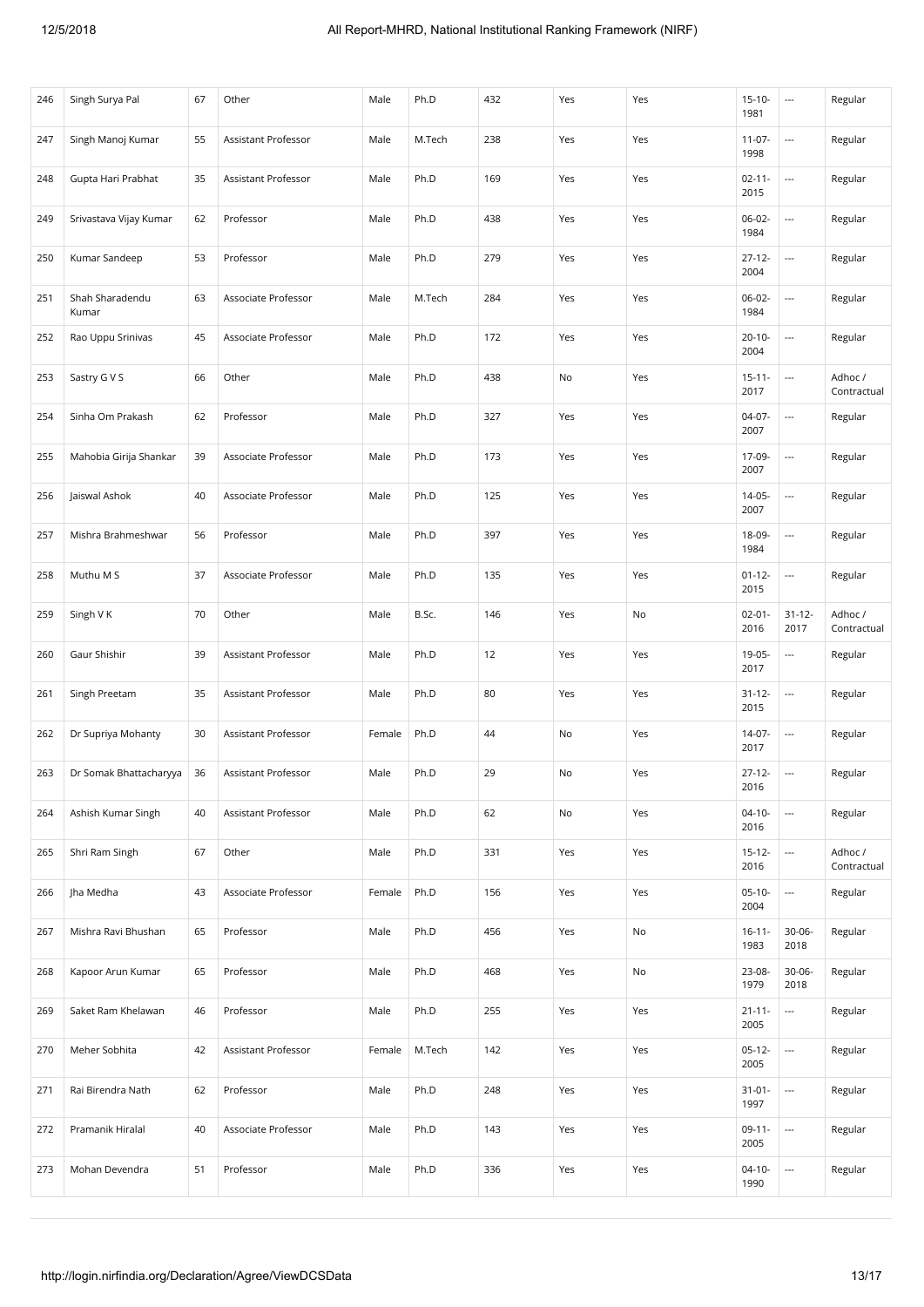| 274 | Khan R U                                | 69 | Other               | Male   | Ph.D   | 456 | Yes | Yes | $01 - 01 -$<br>2015 | $\hspace{0.05cm} \ldots$ | Regular |
|-----|-----------------------------------------|----|---------------------|--------|--------|-----|-----|-----|---------------------|--------------------------|---------|
| 275 | Mishra Abha                             | 46 | Associate Professor | Female | Ph.D   | 182 | Yes | Yes | 08-08-<br>2003      | ---                      | Regular |
| 276 | Srivastava Sushant<br>Kumar             | 48 | Professor           | Male   | Ph.D   | 286 | Yes | Yes | 14-08-<br>2003      | $\overline{\phantom{a}}$ | Regular |
| 277 | Chawla Ruchi                            | 37 | Associate Professor | Female | Ph.D   | 114 | Yes | Yes | 30-04-<br>2008      | $\overline{\phantom{a}}$ | Regular |
| 278 | Sharma Yogesh Chandra                   | 55 | Professor           | Male   | Ph.D   | 293 | Yes | Yes | $01 - 12 -$<br>2004 | $\overline{\phantom{a}}$ | Regular |
| 279 | Gupta Ashok Ji                          | 46 | Associate Professor | Male   | Ph.D   | 157 | Yes | Yes | 29-09-<br>2004      | $\overline{a}$           | Regular |
| 280 | Singh Prabhakar                         | 42 | Professor           | Male   | Ph.D   | 216 | Yes | Yes | $27 - 11 -$<br>2007 | $\overline{\phantom{a}}$ | Regular |
| 281 | Srivastava Abhishek<br>Kumar            | 38 | Associate Professor | Male   | Ph.D   | 24  | Yes | Yes | $01 - 01 -$<br>2014 | $\overline{\phantom{a}}$ | Regular |
| 282 | Meshram Manoj Kumar                     | 47 | Associate Professor | Male   | Ph.D   | 195 | Yes | Yes | 29-07-<br>2002      | ---                      | Regular |
| 283 | Srinivas Kothapalli<br>Venkata          | 45 | Assistant Professor | Male   | Ph.D   | 34  | Yes | Yes | $13 - 12 -$<br>2014 | $\overline{\phantom{a}}$ | Regular |
| 284 | Singh Virendra Pratap                   | 62 | Professor           | Male   | Ph.D   | 391 | Yes | Yes | $21 - 04 -$<br>1982 |                          | Regular |
| 285 | Kumar Anil                              | 60 | Associate Professor | Male   | Ph.D   | 305 | Yes | Yes | 28-08-<br>2002      | $\overline{\phantom{a}}$ | Regular |
| 286 | Tripathi Kripa Shankar                  | 59 | Professor           | Male   | Ph.D   | 435 | Yes | Yes | 06-02-<br>1984      | ---                      | Regular |
| 287 | Shukla Shailendra<br>Kumar              | 49 | Professor           | Male   | Ph.D   | 304 | Yes | Yes | $21 - 05 -$<br>2007 | ---                      | Regular |
| 288 | Mallik Nilanjan                         | 43 | Associate Professor | Male   | Ph.D   | 168 | Yes | Yes | $11 - 10 -$<br>2004 | $\overline{\phantom{a}}$ | Regular |
| 289 | Mani Prakash Chandra                    | 41 | Assistant Professor | Male   | M.Tech | 216 | Yes | Yes | $12 - 07 -$<br>2007 | $\hspace{0.05cm} \ldots$ | Regular |
| 290 | Srinivas Nallan<br>Chakravartula Santhi | 52 | Professor           | Female | Ph.D   | 308 | Yes | Yes | 27-05-<br>1998      | $\overline{a}$           | Regular |
| 291 | Prasad Nand Kishore                     | 46 | Associate Professor | Male   | Ph.D   | 138 | Yes | Yes | $11-07-$<br>2007    | $\overline{\phantom{a}}$ | Regular |
| 292 | Sharma Sanjay Kumar                     | 52 | Professor           | Male   | Ph.D   | 283 | Yes | Yes | 19-03-<br>1993      |                          | Regular |
| 293 | Palei Sanjay Kumar                      | 40 | Associate Professor | Male   | Ph.D   | 132 | Yes | Yes | $30-07 -$<br>2007   | $\hspace{0.05cm} \ldots$ | Regular |
| 294 | Kishore Nawal                           | 48 | Assistant Professor | Male   | Ph.D   | 266 | Yes | Yes | $21 - 12 -$<br>2015 | $\overline{\phantom{a}}$ | Regular |
| 295 | Chandra Ramesh                          | 64 | Other               | Male   | M.Tech | 487 | Yes | Yes | $02 - 01 -$<br>2016 | ---                      | Regular |
| 296 | Dubey J N                               | 75 | Other               | Male   | Ph.D   | 563 | Yes | No  | 24-07-<br>2014      | $30 - 06 -$<br>2018      | Regular |
| 297 | Samria N K                              | 75 | Other               | Male   | Ph.D   | 519 | Yes | No  | 24-07-<br>2014      | $30 - 06 -$<br>2018      | Regular |
| 298 | Jaiswal Ravi P                          | 36 | Assistant Professor | Male   | Ph.D   | 34  | Yes | Yes | $01 - 10 -$<br>2015 | $\overline{\phantom{a}}$ | Regular |
| 299 | Dr Ruchir Gupta                         | 39 | Assistant Professor | Male   | Ph.D   | 197 | No  | Yes | 05-06-<br>2017      | $\overline{\phantom{a}}$ | Regular |
| 300 | Sunil Kumar                             | 36 | Assistant Professor | Male   | Ph.D   | 41  | No  | Yes | $17-10-$<br>2016    | $\hspace{0.05cm} \ldots$ | Regular |
| 301 | Shrawan Kumar Mishra                    | 39 | Assistant Professor | Male   | Ph.D   | 21  | No  | Yes | $16 - 11 -$<br>2016 |                          | Regular |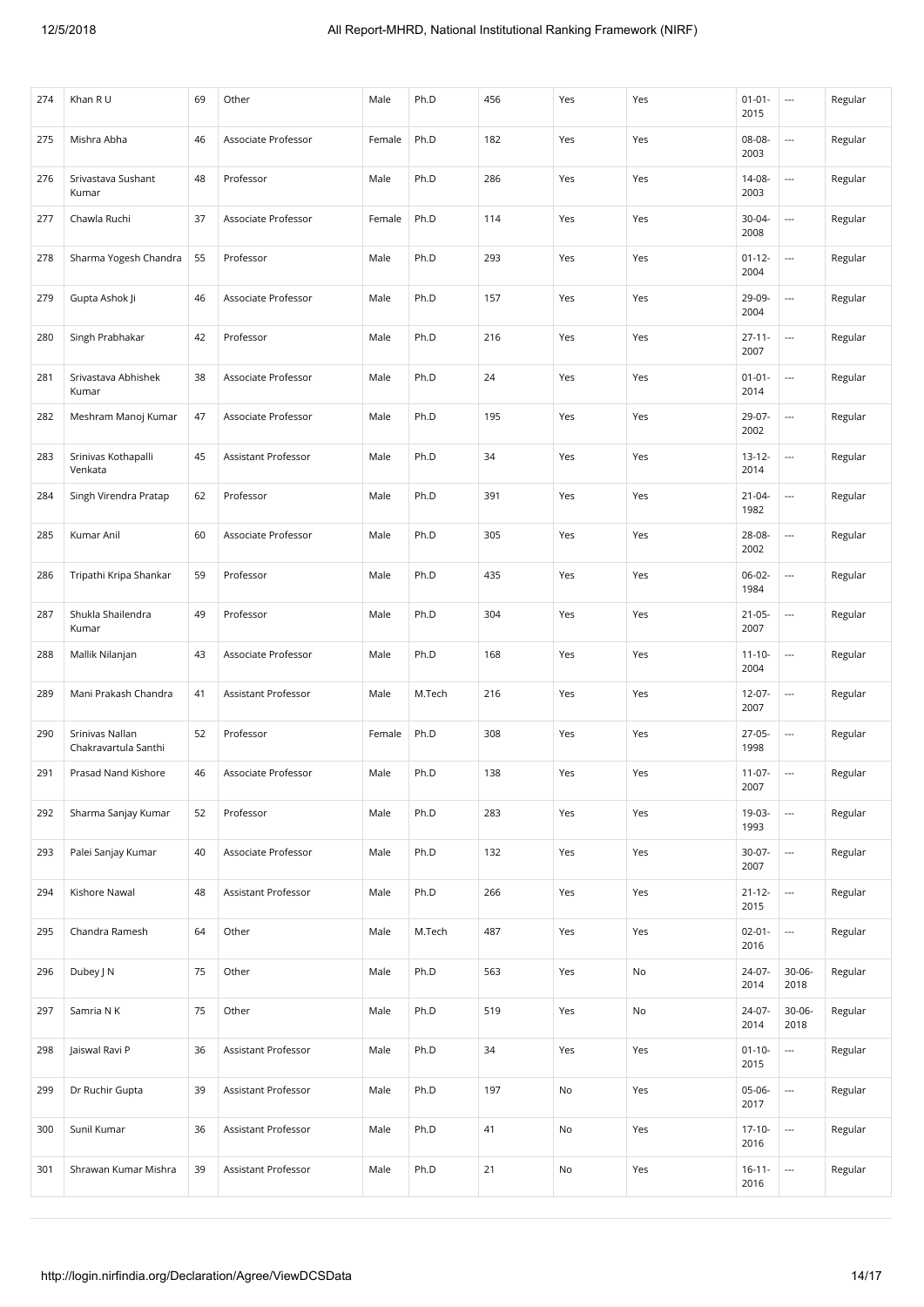| 302 | Vakil Singh                 | 72 | Other               | Male   | Ph.D | 467            | Yes | Yes | $02 - 01 -$<br>2017 | $\ldots$                 | Regular |
|-----|-----------------------------|----|---------------------|--------|------|----------------|-----|-----|---------------------|--------------------------|---------|
| 303 | Shinde Vijay Maruti         | 31 | Assistant Professor | Male   | Ph.D | 6              | No  | Yes | $12 - 01 -$<br>2018 | $\overline{\phantom{a}}$ | Regular |
| 304 | Abhishek Mudgal             | 35 | Assistant Professor | Male   | Ph.D | 12             | No  | Yes | $14 - 02 -$<br>2018 | $\overline{\phantom{a}}$ | Regular |
| 305 | Murali Krishna Vemuri       | 47 | Professor           | Male   | Ph.D | 248            | No  | Yes | $04-10-$<br>2017    | $\overline{\phantom{a}}$ | Regular |
| 306 | Asha Gupta                  | 35 | Assistant Professor | Female | Ph.D | 9              | No  | Yes | $07-12-$<br>2017    | $\overline{\phantom{a}}$ | Regular |
| 307 | Venkatnarayan<br>Ramanathan | 38 | Assistant Professor | Male   | Ph.D | 3              | No  | Yes | $27 - 04 -$<br>2018 | $\overline{\phantom{a}}$ | Regular |
| 308 | Arindam Indra               | 34 | Assistant Professor | Male   | Ph.D | 6              | No  | Yes | $01 - 02 -$<br>2018 | $\overline{\phantom{a}}$ | Regular |
| 309 | Nirmalya Guha               | 41 | Associate Professor | Male   | Ph.D | 106            | No  | Yes | 28-05-<br>2018      | $\overline{\phantom{a}}$ | Regular |
| 310 | Manhar Charan               | 32 | Assistant Professor | Male   | Ph.D | 72             | No  | Yes | $22 - 02 -$<br>2018 | $\overline{\phantom{a}}$ | Regular |
| 311 | Kavya Krishna               | 33 | Assistant Professor | Female | Ph.D | 15             | No  | Yes | 19-03-<br>2018      | $\overline{\phantom{a}}$ | Regular |
| 312 | Amrita Dwivedi              | 37 | Assistant Professor | Female | Ph.D | 5              | No  | Yes | 08-02-<br>2018      | $\overline{\phantom{a}}$ | Regular |
| 313 | Shail Shankar               | 39 | Assistant Professor | Male   | Ph.D | 25             | No  | Yes | 18-06-<br>2018      | $\overline{\phantom{a}}$ | Regular |
| 314 | Puneet Kumar Bindlish       | 38 | Assistant Professor | Male   | Ph.D | 8              | No  | Yes | 24-02-<br>2018      | $\overline{\phantom{a}}$ | Regular |
| 315 | Sukhada                     | 36 | Assistant Professor | Female | Ph.D | 10             | No  | Yes | $20-02-$<br>2018    | $\overline{\phantom{a}}$ | Regular |
| 316 | Swasti Mishra               | 39 | Assistant Professor | Female | Ph.D | 5              | No  | Yes | 08-02-<br>2018      | $\overline{\phantom{a}}$ | Regular |
| 317 | Vishwanath Dhittal          | 38 | Assistant Professor | Male   | Ph.D | 53             | No  | Yes | 26-03-<br>2018      | $\overline{\phantom{a}}$ | Regular |
| 318 | Ajit Kumar Mishra           | 46 | Associate Professor | Male   | Ph.D | 175            | No  | Yes | 14-03-<br>2018      | $\overline{\phantom{a}}$ | Regular |
| 319 | Anil Kumar Thakur           | 47 | Associate Professor | Male   | Ph.D | 146            | No  | Yes | 15-02-<br>2018      | $\overline{\phantom{a}}$ | Regular |
| 320 | Sanjukta Ghosh              | 44 | Associate Professor | Female | Ph.D | 162            | No  | Yes | 15-02-<br>2018      | $\overline{\phantom{a}}$ | Regular |
| 321 | Vinita Chandra              | 40 | Associate Professor | Female | Ph.D | 182            | No  | Yes | $16-07-$<br>2018    |                          | Regular |
| 322 | Soumya Ranjan<br>Mohanty    | 46 | Associate Professor | Male   | Ph.D | 180            | No  | Yes | 27-06-<br>2018      | $\overline{\phantom{a}}$ | Regular |
| 323 | N Krishna Swami Naidu       | 32 | Assistant Professor | Male   | Ph.D | $\overline{2}$ | No  | Yes | $07-05-$<br>2018    | $\overline{\phantom{a}}$ | Regular |
| 324 | Laltu Chandra               | 43 | Associate Professor | Male   | Ph.D | 123            | No  | Yes | 18-06-<br>2018      | ---                      | Regular |
| 325 | Somnath Nag                 | 32 | Assistant Professor | Male   | Ph.D | 38             | No  | Yes | $27 - 01 -$<br>2018 | $\overline{\phantom{a}}$ | Regular |
| 326 | Rajeev Singh                | 33 | Assistant Professor | Male   | Ph.D | $\overline{7}$ | No  | Yes | $20 - 12 -$<br>2017 | $\overline{\phantom{a}}$ | Regular |
| 327 | Gauhar Abbas                | 36 | Assistant Professor | Male   | Ph.D | $\overline{4}$ | No  | Yes | 15-03-<br>2018      | $\overline{\phantom{a}}$ | Regular |
| 328 | Bindya Binay Karak          | 33 | Assistant Professor | Male   | Ph.D | 9              | No  | Yes | $16-05-$<br>2018    | $\overline{\phantom{a}}$ | Regular |
| 329 | Sunil Kumar Singh           | 35 | Assistant Professor | Male   | Ph.D | 66             | No  | Yes | 19-02-<br>2018      |                          | Regular |